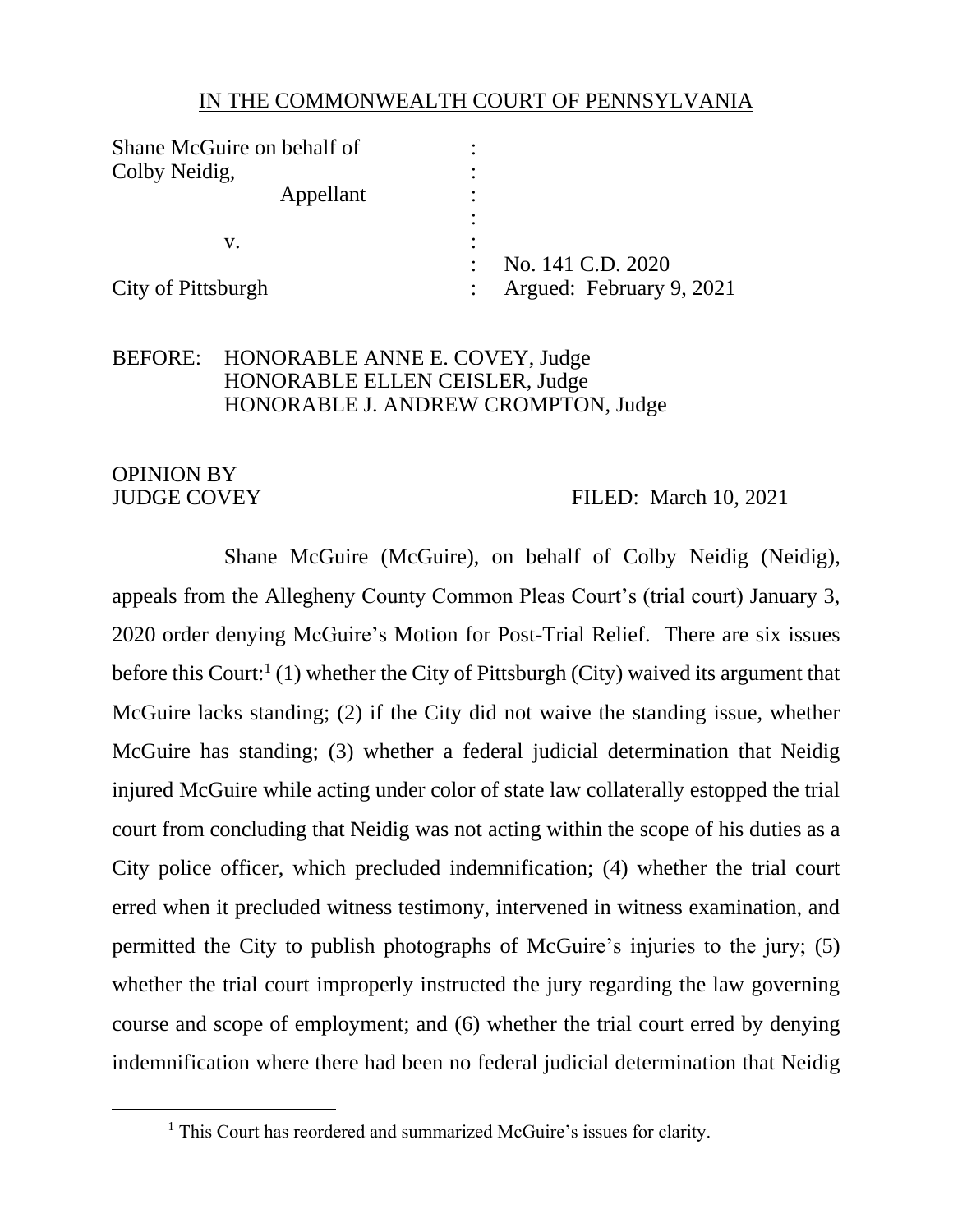committed willful misconduct, and permitting the City to present evidence and argument that Neidig engaged in willful misconduct. After review, this Court affirms.

On November 2, 2012, 16-year-old McGuire and a group of teenagers vandalized residences in McGuire's neighborhood. McGuire and his friends went to Neidig's home, smashed pumpkins and stacked bricks in an area close to the front door. Neidig, his wife and child arrived home while McGuire and his friends were still at the property. While the Neidigs took groceries into their house, McGuire and his friends observed the Neidigs' reaction to the vandalism. Thereafter, McGuire banged on the Neidigs' front door and then attempted to flee, but stumbled and fell over the stacked bricks. Upon hearing the banging, Neidig's wife screamed and Neidig observed McGuire trying to flee. Neidig gave chase and ultimately caught McGuire approximately one-half mile away, at which time Neidig knocked McGuire down and punched him in the face. At that time, Neidig was not wearing his police uniform and he did not identify himself to McGuire as a police officer. Neidig called 911 and restrained McGuire until City police officer David Blatt (Officer Blatt) arrived.

On November 7, 2014, McGuire filed an action in federal district court<sup>2</sup> (Federal Court Action) against Neidig in his individual capacity as a police officer, Officer Blatt, and the City, asserting counts of, *inter alia*, use of excessive force in violation of Section 1983 of the United States Code, 42 U.S.C. § 1983 (Section 1983), and state law assault and battery claims. On November 3, 2016, the federal district court granted summary judgment in Officer Blatt's and the City's favor, and dismissed them from the case. On March 2, 2017, after a jury trial, judgment was entered in McGuire's favor and against Neidig, finding a violation of McGuire's

<sup>2</sup> *McGuire v. Neidig* (W.D. Pa. No. 2:14-cv-01531).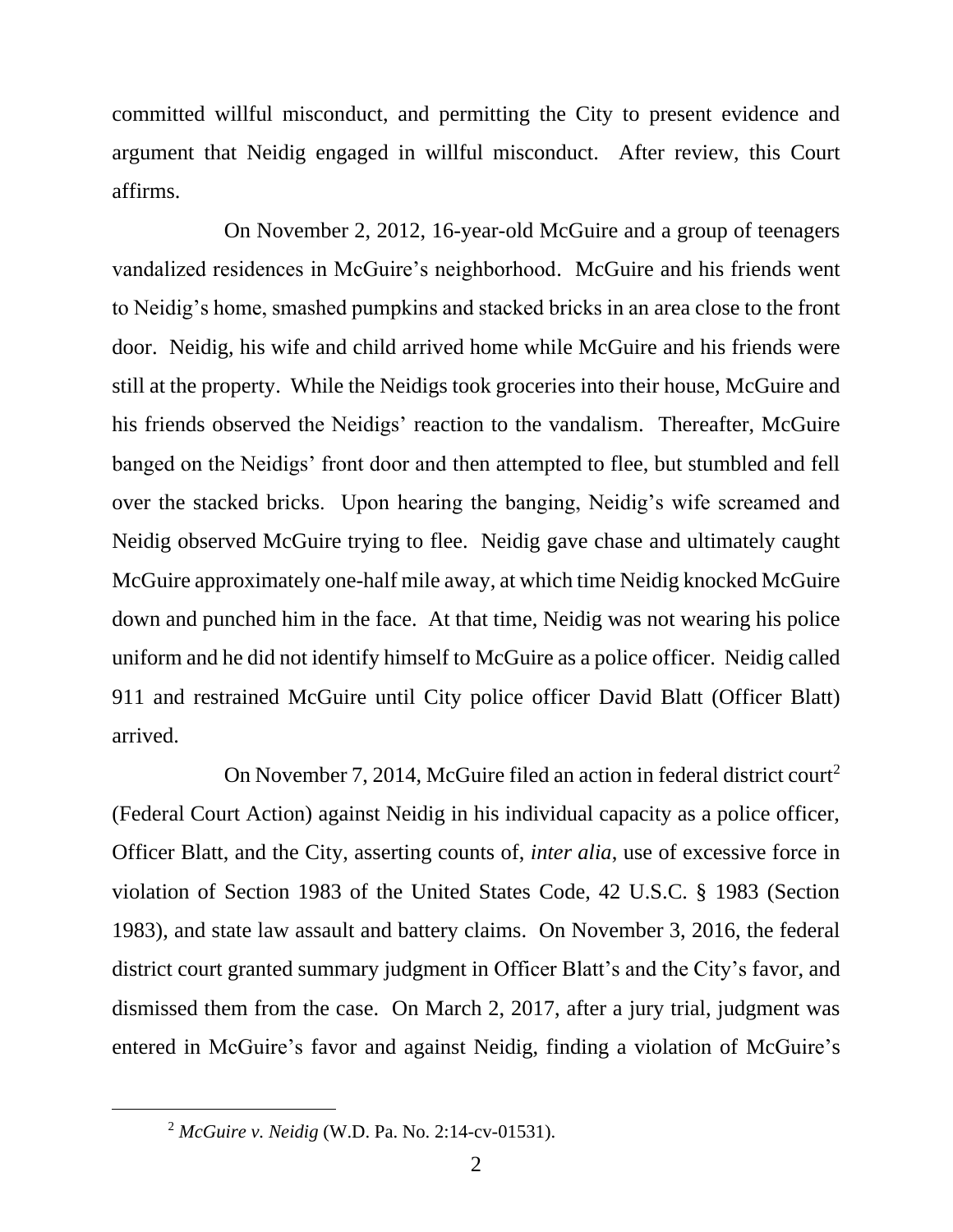constitutional rights under Section 1983 and awarding McGuire damages for assault and battery. The jury specifically concluded that Neidig acted under color of state law when he injured McGuire. The jury awarded \$75,000.00 in damages for economic loss, physical and/or emotional pain, suffering, inconvenience, mental anguish or loss of enjoyment of life. The jury also awarded \$50,093.21 in compensatory damages. The awards were molded into one award of \$75,000.00 on the civil rights violation. The federal district court awarded McGuire attorney's fees in the amount of \$160,575.00, and molded the total award to \$235,575.00.

On June 12, 2017, Neidig assigned to McGuire "his entire right to bring legal action against the [City] for indemnity under the Political Subdivision Tort Claims Act, [42 Pa.C.S. §§ 8541-8542 (Tort Claims Act),] or under any other theory, for the [City's] failure to indemnify [Neidig] from the judgment entered against him in [the Federal Court Action.]" Reproduced Record (R.R.) at 11a.

On July 7, 2017, McGuire filed the instant action for declaratory judgment in the trial court, alleging that the City failed to comply with its statutory obligations under the Tort Claims Act to indemnify Neidig following the federal district court's award. On November 21, 2017, McGuire filed a summary judgment motion, arguing that the federal jury specifically and affirmatively answered that Neidig was acting under color of state law at the time he assaulted McGuire, and, thus, the City was obligated to pay the federal jury award. On March 8, 2018, the trial court denied McGuire's motion. The trial court held a jury trial from August 12, 2019 to August 15, 2019, at the conclusion of which the jury found in the City's favor and against McGuire, concluding that Neidig had not acted within the scope of his duties when he struck McGuire. The jury did not reach a decision on the City's alternative argument that, had Neidig been acting in the scope of his employment, his conduct would have amounted to willful misconduct, and the City would have no duty to indemnify him. McGuire and the City filed motions for post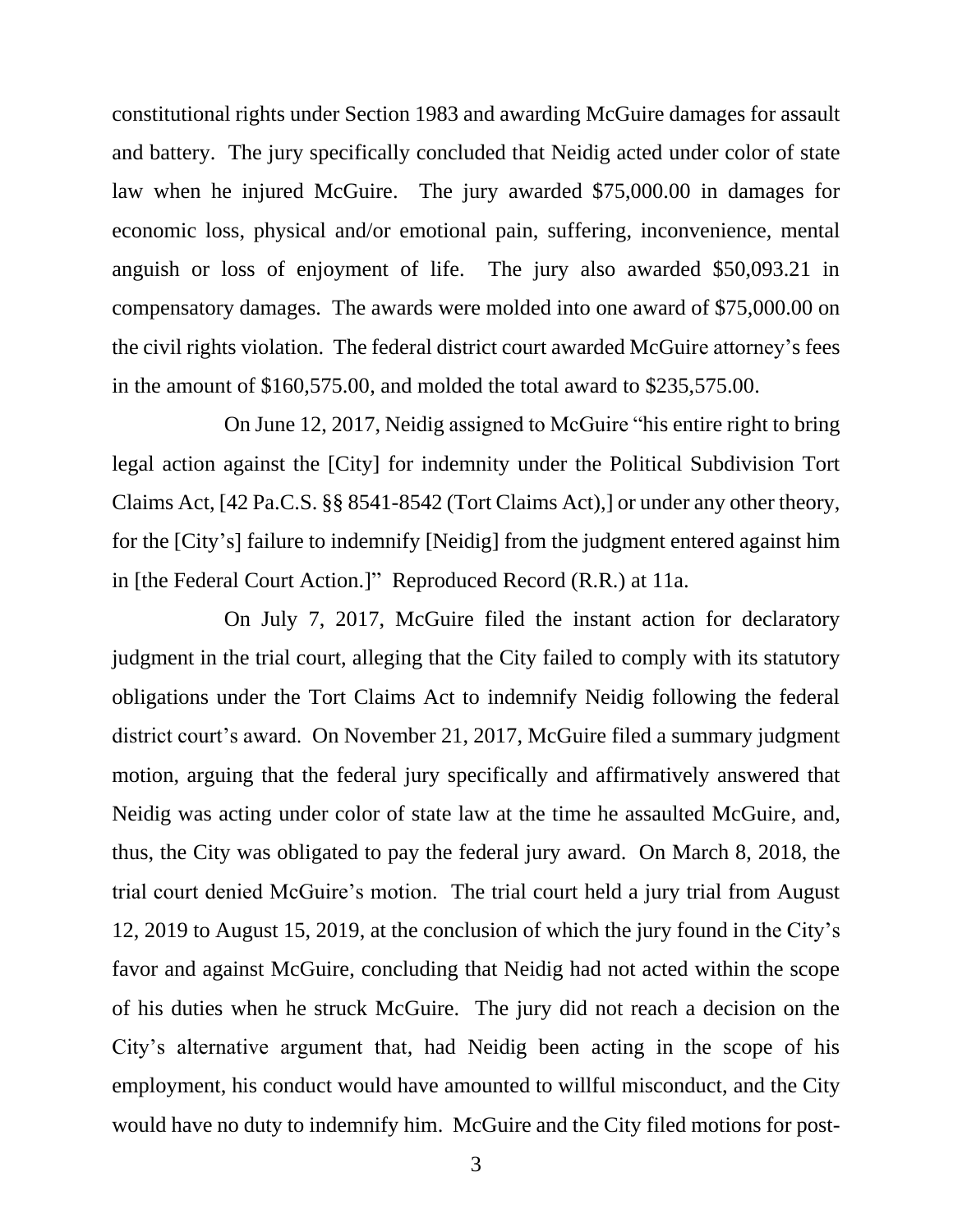trial relief. On January 3, 2020, the trial court issued its Memorandum Opinion and Order denying the post-trial motions (Trial Court Opinion).

McGuire appealed to this Court on February 3, 2020.<sup>3</sup> On May 21, 2020, the trial court issued its Amended Statement in Lieu of Opinion, wherein it adopted its January 3, 2020 Trial Court Opinion. On August 28, 2020, McGuire filed his brief with this Court. On November 20, 2020, the City filed its brief with this Court, arguing, *inter alia*, that McGuire lacks standing to pursue indemnification because he is not a municipal employee with rights under the Tort Claims Act. On December 16, 2020, McGuire filed an Application for Motion to Strike Portions of Appellee's Brief (Application to Strike), alleging therein that the City had waived its argument that McGuire lacked standing. On December 22, 2020, McGuire filed his reply brief. On December 30, 2020, the City filed its Answer to the Application to Strike. On January 4, 2021, this Court directed the Application to Strike to be decided with the merits of McGuire's appeal.

## **I. Application to Strike**

This Court first addresses McGuire's Application to Strike, wherein McGuire contends that the City waived its argument that he lacks standing, and, thus, that portion of the City's brief should be stricken.

McGuire contends:

Prior to asserting the 'lack of standing' argument in [the City's] Brief, [the City] did not assert 'lack of standing' as an affirmative defense to [McGuire's] claims; such defense was not raised in [the City's] answer and new matter to [McGuire's] complaint for declaratory

<sup>&</sup>lt;sup>3</sup> "This Court's standard of review of a trial court's denial of a motion for post-trial relief is limited to a determination of whether the trial court abused its discretion or committed an error of law." *Irey v. Dep't of Transp.*, 72 A.3d 762, 770 n.8 (Pa. Cmwlth. 2013).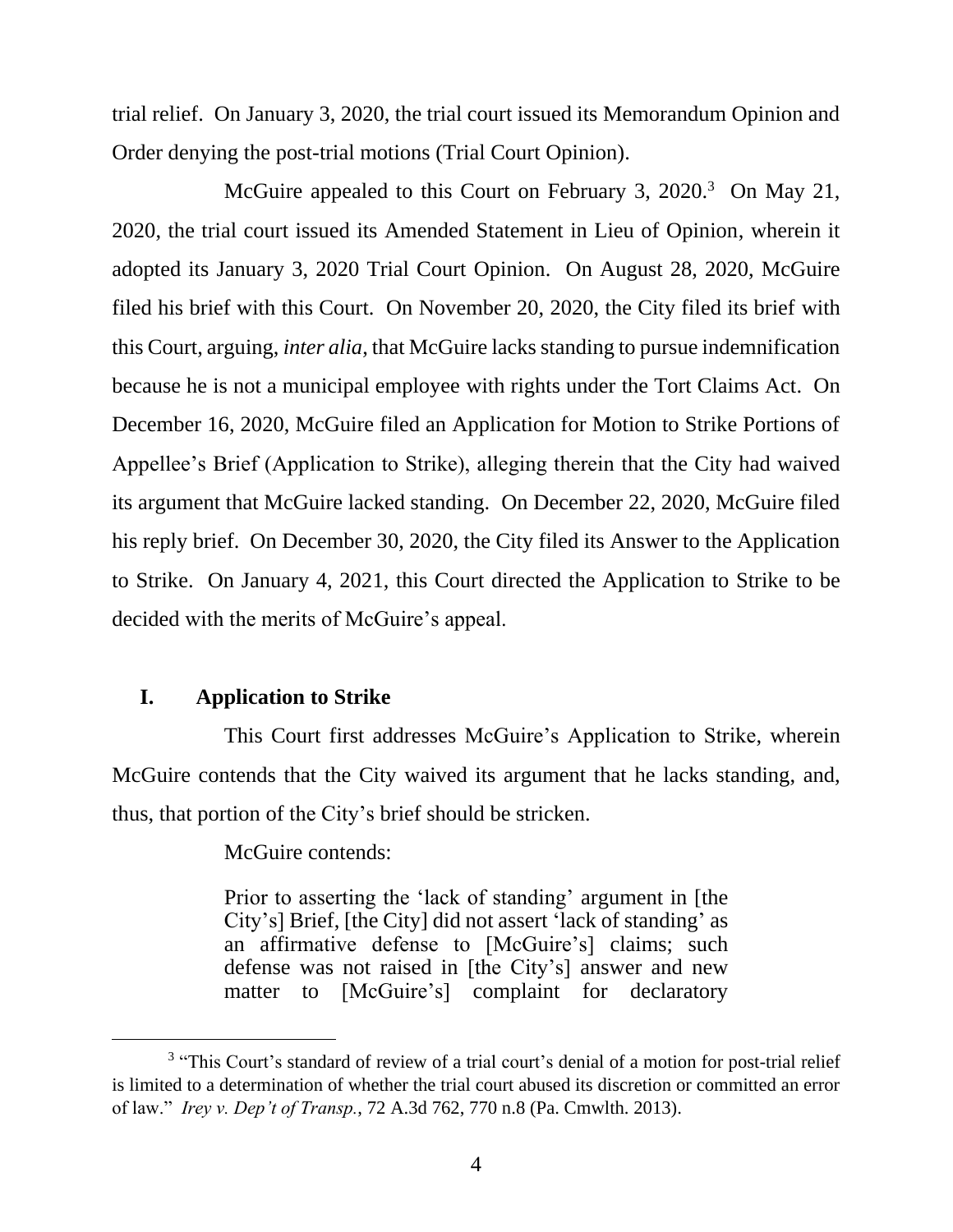judgment; (R.[R. at] 0087a-[]0095a); lack of standing was not raised by [the City] in response to [McGuire's] motion for summary judgment ([Pennsylvania Rule of Appellate Procedure (Rule)]  $123$  App[.]  $1-34$ ); the City . . . did not assert lack of standing in its Pretrial Statement (R.[R. at] 0110a-[]0120a), or [in] its Amended Pretrial Statement ([]R.[R. at] 0129a-[]0139a).

Application to Strike at 2.

"A defendant timely objects to a plaintiff's lack of capacity to sue if the defendant raises this issue in preliminary objections or in its answer to the complaint." *Drake Mfg. Co., Inc. v. Polyflow, Inc.*, 109 A.3d 250, 257 (Pa. Super. 2015) (emphasis omitted). The City did not file preliminary objections or raise the issue of McGuire's standing in new matter in its answer to McGuire's complaint. However, notwithstanding McGuire's assertion to the contrary, the record reflects that the City **did** raise the issue of McGuire's standing before the trial court. On August 12, 2019, the first day of trial, the City filed with the trial court a Trial Memorandum on Invalid, Ineffective Assignment of Indemnification Rights Pursuant to the Political Subdivision Tort Claims Act (Trial Memorandum). *See* Original Record (O.R.), Item No. 48.

In the Trial Memorandum, the City asserted:

By attempting to assign his right to have his conduct reviewed in accordance with [the Tort Claims Act's] standards, Neidig has removed himself from this dispute.

Neidig no longer has skin in this game. Instead, he and McGuire have agreed for McGuire to face the jury with the request that tax[]payer dollars pay for McGuire's injuries. While the Court consistently upholds public employee rights to indemnification, . . . nothing in the express language of the [Tort Claims Act] supports reading into it a right for [] Neidig to assign his personal indemnification rights bestowed upon him by the Legislature....

. . . .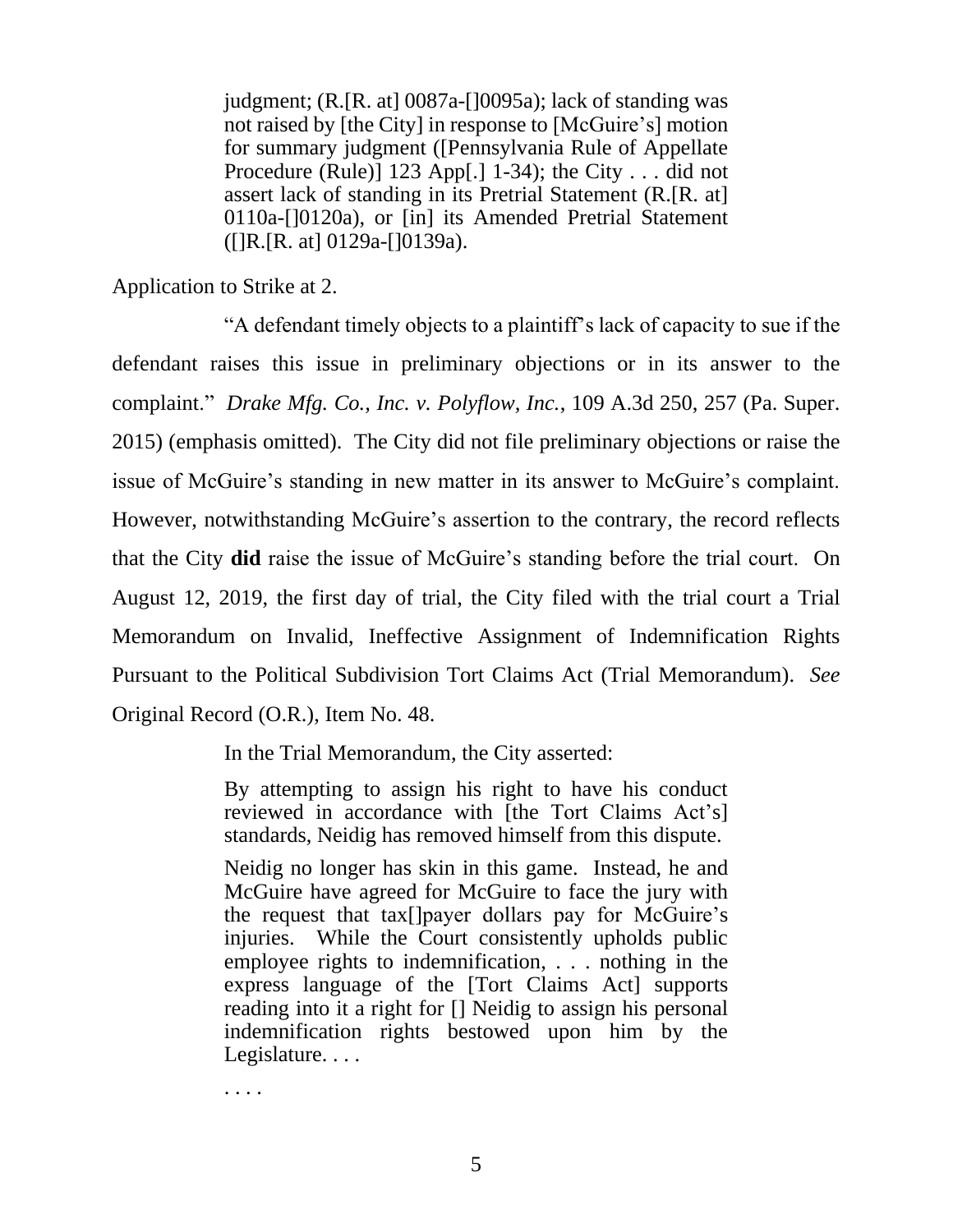**In order to have standing to pursue this indemnification claim against the City**, **McGuire**, **as a non-employee**, **would need to be able to receive a valid**, **effective assignment**. However, even if the possibility of assignment of [Tort Claims Act] indemnification rights could be entertained, it would offend the public policy of this Commonwealth. Entertaining a non-employee's pursuit of indemnification would be prejudicial to tax[]payer interests.

Trial Memorandum at 4-5, O.R. Item No. 48 (emphasis added; citation and footnotes omitted).

Further, on August 14, 2019, during the trial, the City moved for

compulsory nonsuit (Nonsuit Motion), arguing:

Your Honor, there are essentially two issues that the City presents in its [N]onsuit [Motion]. **The first is regarding an assignment and the lack of standing on behalf of**  [**McGuire**] **to bring this action**. Standing is a preliminary matter that must be proven in order to have a right to present [McGuire's] case[-]in[-]chief here today. [McGuire has] failed to present evidence of an assignment of the right of indemnification from [Neidig] to [McGuire] which would substantiate [McGuire's] right to bring this action for indemnity on [] Neidig's behalf. Therefore, [] McGuire lacks standing to bring this action . . . ab initio.

To the extent that there is an assignment, Your Honor, the City contends that that assignment is void ab initio. The right to indemnification under the [Tort Claims Act] is a right that is granted solely to employees of local agencies.

. . . .

Because [McGuire] is not a [City] employee, he cannot be assigned the right of [Neidig] to bring this action.

R.R. at 1103a-1104a (emphasis added).<sup>4,5</sup>

<sup>4</sup> The trial court denied the Nonsuit Motion. *See* R.R. at 1110a.

<sup>&</sup>lt;sup>5</sup> The City raised the issue again in its post-trial motion.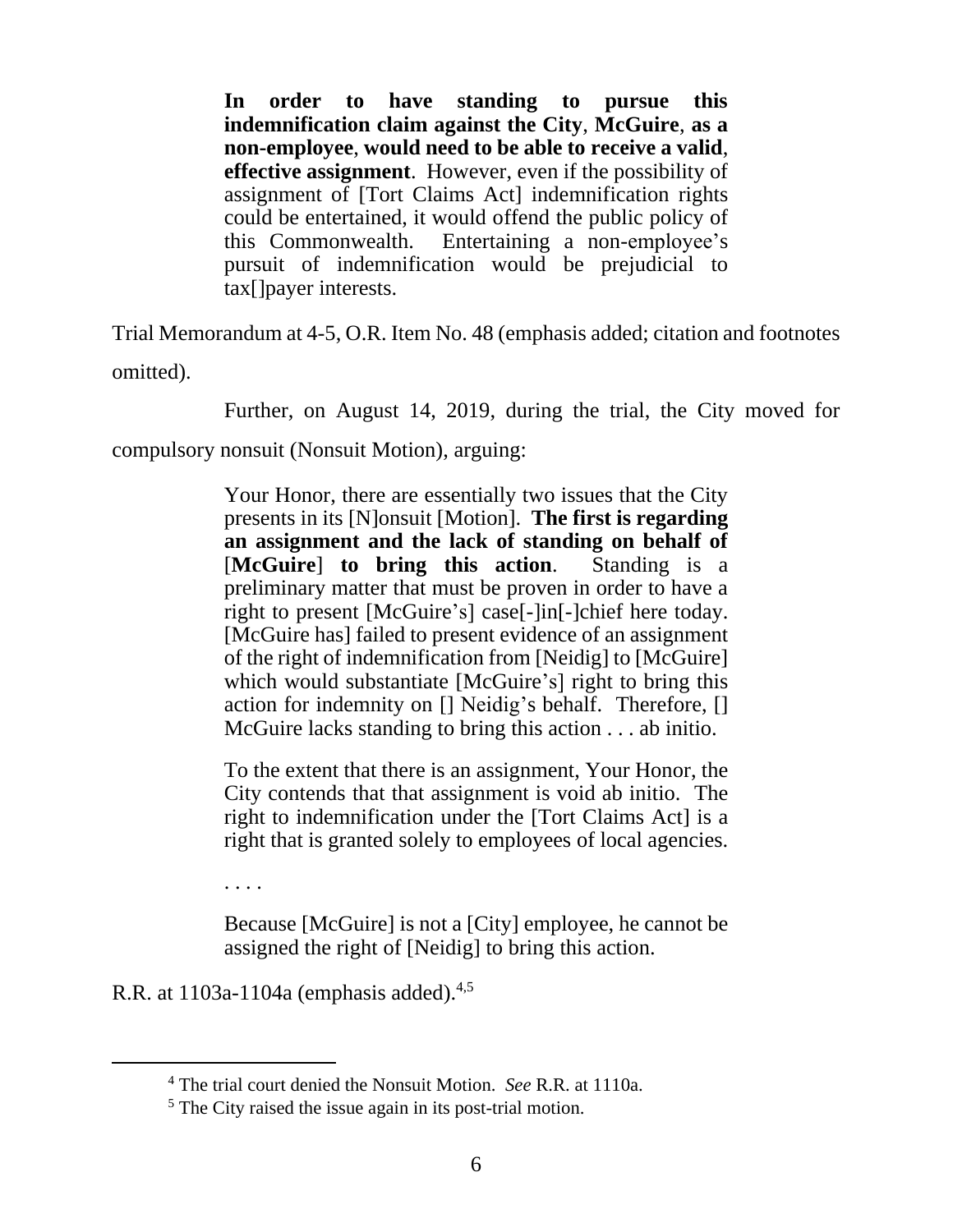Importantly, in response, McGuire's counsel did **not** argue waiver, but instead asserted: "Regarding evidence of assignment, there was testimony -- I believe it was elicited from the [City] -- that the claim was, in fact, [as]signed; the claim for indemnification was, in fact, [as]signed from [Neidig] to [McGuire]." *Id*. at 1109a.

The law is well-established that

[w]hile a party has a duty to preserve an issue at every stage of a proceeding, he or she also must comply with the general rule to raise an issue at the earliest opportunity. *Renna v. Dep't of Transp., Bureau of Driver Licensing*, 762 A.2d 785, 788 (Pa. Cmwlth. 2000) (holding failure to raise issue during trial court's hearing constituted waiver).

*Campbell v. Dep't of Transp., Bureau of Driver Licensing*, 86 A.3d 344, 349 (Pa. Cmwlth. 2014) (emphasis added)[.]

*City of Phila. v. Rivera*, 171 A.3d 1, 6 (Pa. Cmwlth. 2017) (emphasis omitted). Further, '[Pennsylvania Rule of Appellate Procedure] 302(a) provides: 'Issues not raised in the lower court are waived and cannot be raised for the first time on appeal.'' *In re RHA Pa. Nursing Homes Health & Rehab. Residence*, 747 A.2d 1257, 1260 (Pa. Cmwlth. 2000).

*In Re Petition to Set Aside Upset Tax Sale*, 218 A.3d 995, 998 (Pa. Cmwlth. 2019). Because McGuire did not argue to the trial court that the City's failure to raise the standing issue in preliminary objections or new matter constituted waiver, McGuire waived that issue and may not now argue it before this Court.

McGuire also asserts that "[the City's] 'lack of standing' argument does not appear in either [McGuire's] statement of issues and/or the [City's] counterstatement of those issues." Application to Strike at 1.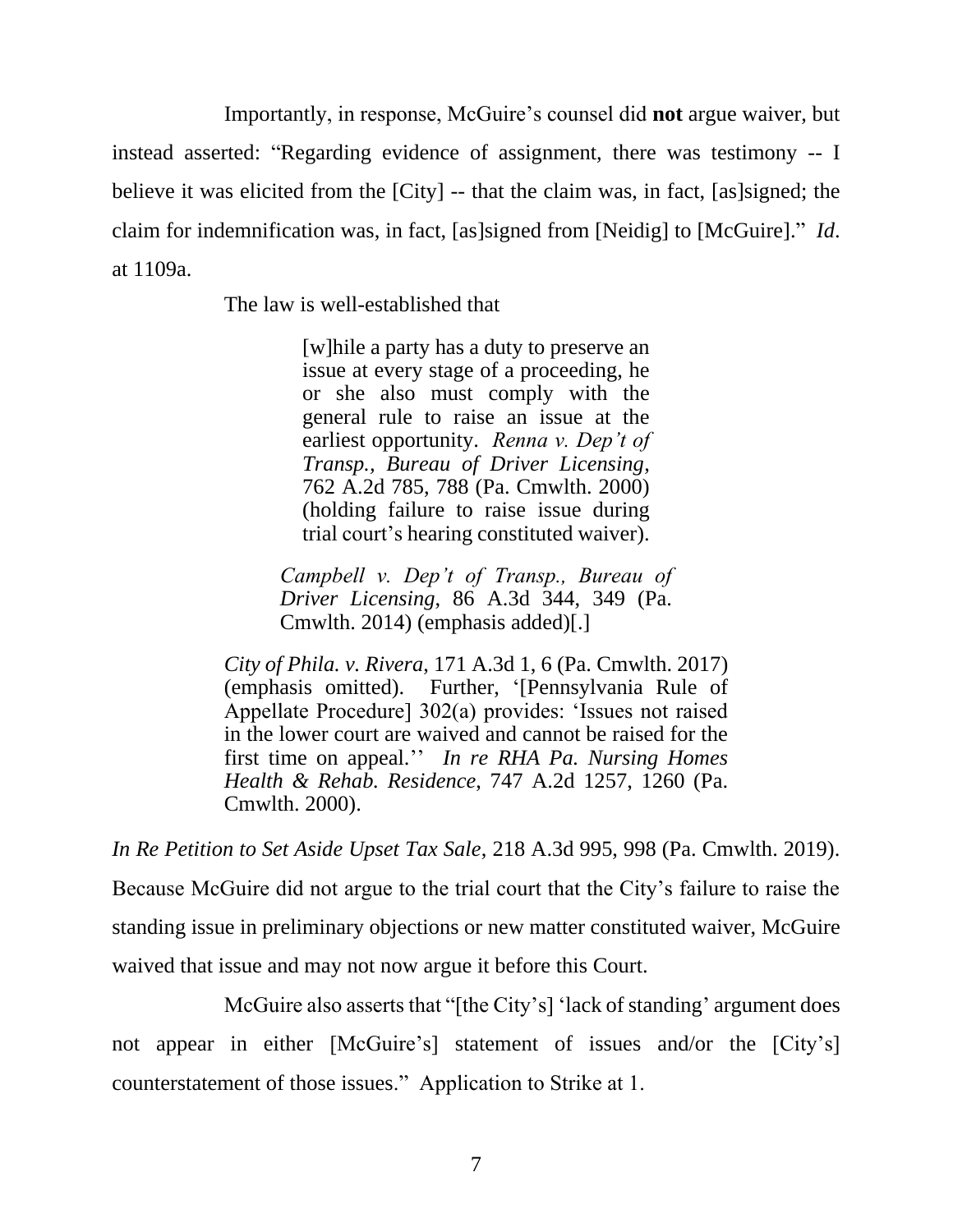Rule 2112 provides, in relevant part:

**The brief of the appellee**, except as otherwise prescribed by these rules, **need contain only a summary of argument and the complete argument for appellee**, and may also include counter-statements of any of the matters required in the appellant's brief as stated in [Rule] 2111(a). Unless the appellee does so, or the brief of the appellee otherwise challenges the matters set forth in the appellant's brief, it will be assumed the appellee is satisfied with them, or with such parts of them as remain unchallenged.

Pa.R.A.P. 2112 (emphasis added). Accordingly, unlike an appellant, as the prevailing party, the City was not required to include in its brief a counterstatement of issues, and was permitted to address the issue in the body of its brief.

Further, the City did not waive the issue by failing to file a cross-appeal.

The Pennsylvania Supreme Court has explained:

[Rule] 501 provides, 'any party who is aggrieved by an appealable order . . . may appeal therefrom.' Pa.R.A.P. 501 (emphasis added). The Note to Rule 511 further states, 'An appellee should not be required to file a cross[- ]appeal because the [c]ourt below ruled against it on an issue, as long as the judgment granted appellee the relief it sought.' [Rule] 511 note (citation omitted). 'Pennsylvania case law also recognizes that a party adversely affected by earlier rulings in a case is not required to file a protective cross-appeal if that same party ultimately wins a judgment in its favor; the winner is not an 'aggrieved party.'' *Basile v. H & R Block, Inc.*, 973 A.2d 417, 421 (Pa. 2009) (citation omitted) (emphasis in original). Moreover, several Justices of this Court have gone a step further and suggested such appeals should not be permitted. *See id*.[] at 424 (Saylor, J., concurring) (footnote omitted) (asserting '[protective] cross-appeals generally should not be permitted' given that 'the collective burden of screening and addressing such crossappeals may outweigh the benefits from the opportunity for an appellate court to advance the resolution of the litigation in individual cases'); *id*.[] at 426-27 (Baer, J., concurring) (writing 'separately to second Justice Saylor's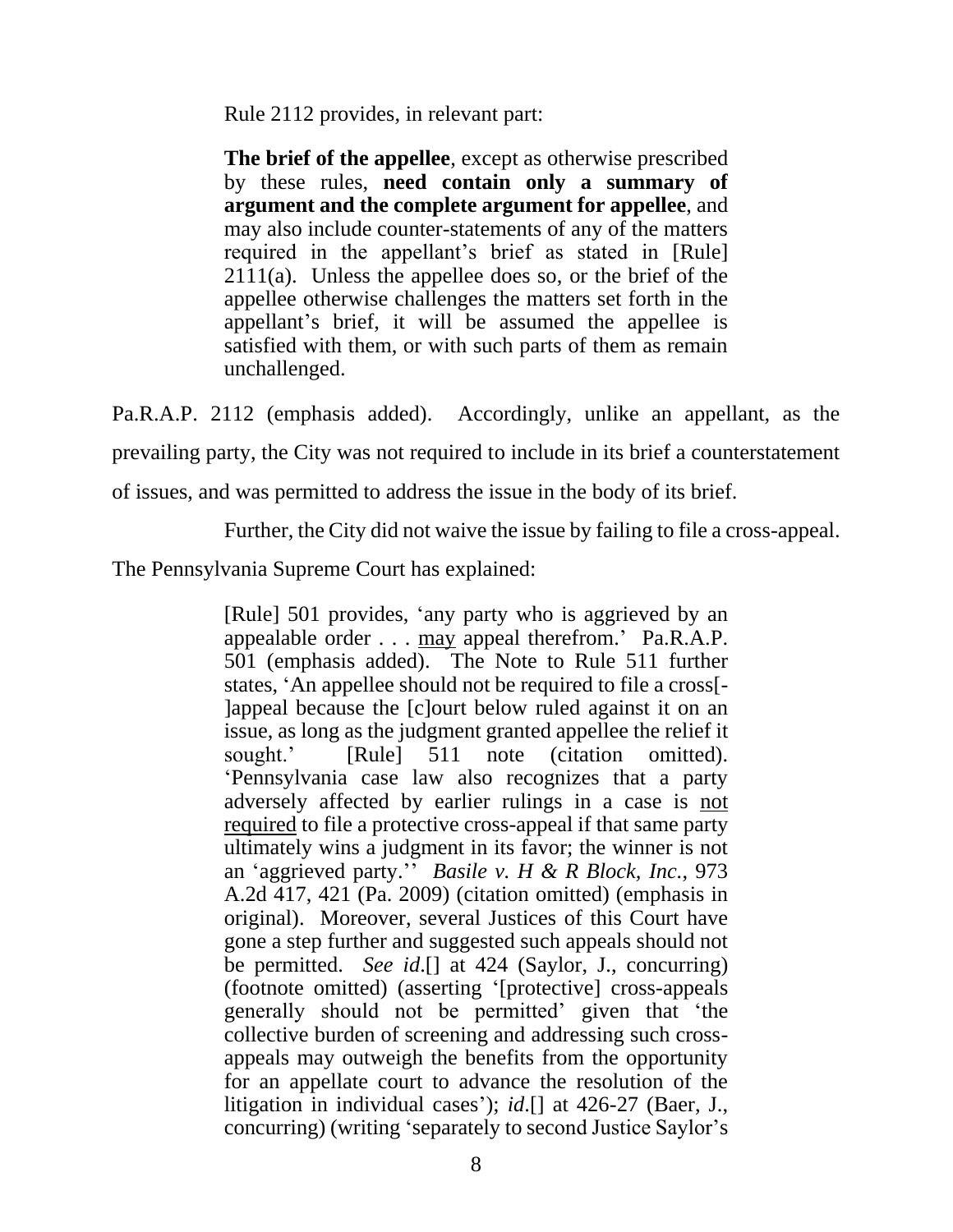inclinations to deem protective cross-appeals impermissible' because 'refusing to hear [them] will streamline cases on appeal and prevent prevailing parties from deluging the courts with unnecessary protective cross-appeals[,]' and noting such practice would 'eliminate[] the question of whether a non-aggrieved party filing a protective cross-appeal must raise every potential appealable issue for fear of waiver').

*Lebanon Valley Farmers Bank v. Commonwealth*, 83 A.3d 107, 112 (Pa. 2013). Here, as the prevailing party, the City was not required to file a cross-appeal. For these reasons, the Application to Strike is denied.

# **II. Standing**

Having concluded that the City did not waive its argument challenging

McGuire's standing, this Court now addresses the standing issue on its merits.

Initially,

[i]n Pennsylvania, the doctrine of standing . . . is a prudential, judicially created principle designed to winnow out litigants who [sic] have no direct interest in a judicial matter. For standing to exist, the underlying controversy must be real and concrete, such that the party initiating the legal action has, in fact, been 'aggrieved.' *Pittsburgh Palisades Park, LLC v. Commonwealth*, . . . 888 A.2d 655, 659 ([Pa.] 2005). As this Court explained in *William Penn Parking Garage*[*, Inc. v. City of Pittsburgh*, 346 A.2d 269 (Pa. 1975)], 'the core concept [of standing] is that a person who is not adversely affected in any way by the matter he seeks to challenge is not 'aggrieved' thereby and has no standing to obtain a judicial resolution to his challenge.' [*William Penn*,] 346 A.2d at 280-81. A party is aggrieved for purposes of establishing standing when the party has a 'substantial, direct and immediate interest' in the outcome of litigation. *Johnson*[ *v. Am. Standard*, 8 A.3d 318,] 329 [(Pa. 2010)] (quoting *Fumo v. City of Phila*[*.*], . . . 972 A.2d 487, 496 ([Pa.] 2009)). A party's interest is substantial when it surpasses the interest of all citizens in procuring obedience to the law; it is direct when the asserted violation shares a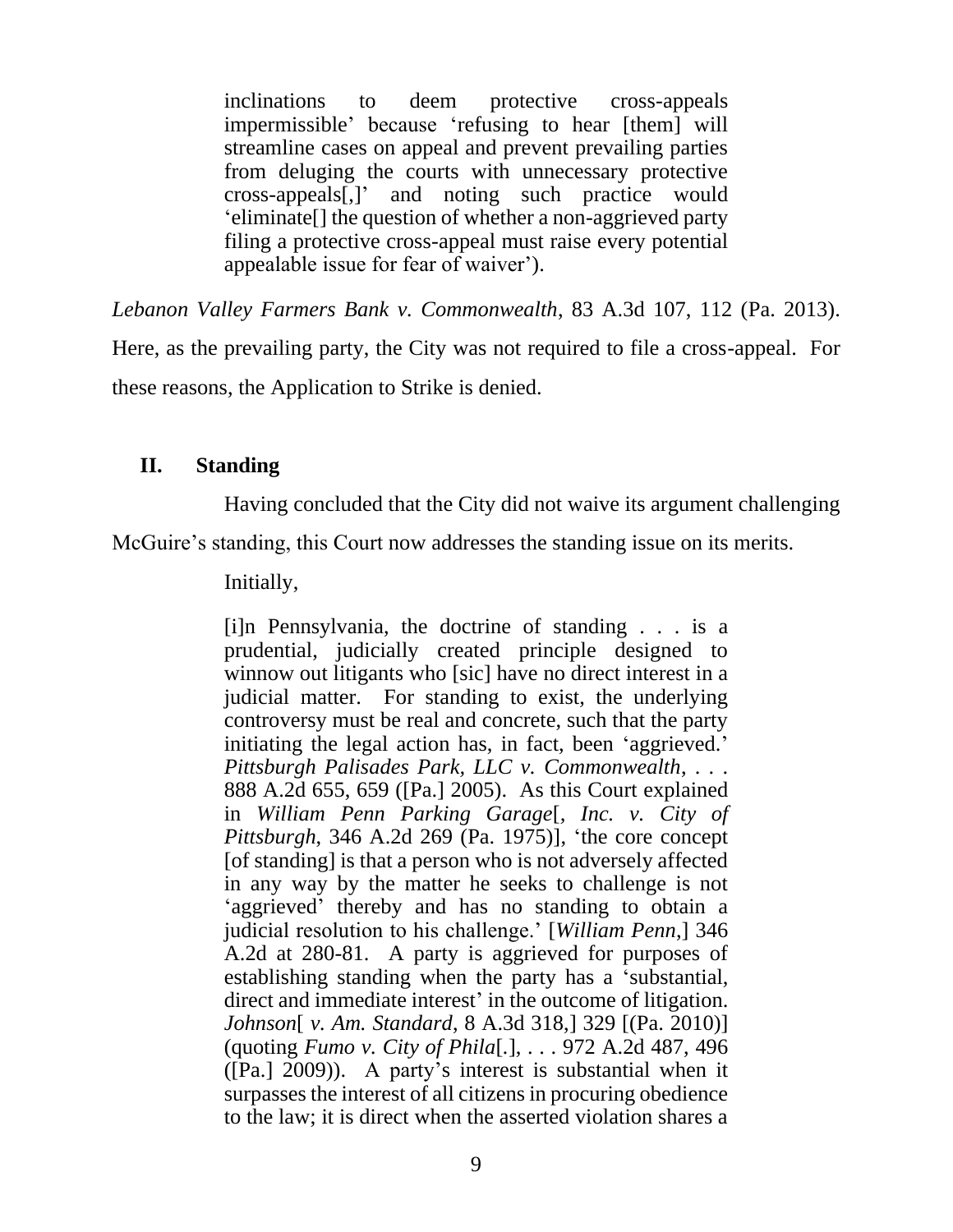causal connection with the alleged harm; finally, a party's interest is immediate when the causal connection with the alleged harm is neither remote nor speculative. *Id*.

Thus, while the purpose of the Declaratory Judgment[s] Act, 42 Pa.C.S. §[§] 7531[-7541], is to 'settle and to afford relief from uncertainty and insecurity with respect to rights, status, and other legal relations, and is to be liberally construed and administered,' the availability of declaratory relief is limited by certain justiciability concerns. 42 Pa.C.S. § 7541(a). In order to sustain an action under the Declaratory Judgment[s] Act, a plaintiff must allege an interest which is direct, substantial and immediate, and must demonstrate the existence of a real or actual controversy, as the courts of this Commonwealth are generally proscribed from rendering decisions in the abstract or issuing purely advisory opinions.

*Off. of Governor v. Donahue*, 98 A.3d 1223, 1229 (Pa. 2014) (citation omitted).

Here, the City asserts that McGuire lacks standing because nothing in the Tort Claims Act *authorized* Neidig to assign his indemnification rights to McGuire, and, thus, the assignment is invalid. McGuire retorts that nothing in the Tort Claims Act *prohibited* Neidig from assigning to McGuire his indemnification rights thereunder and, as assignee, McGuire is directly aggrieved by the City's failure to indemnify.

Section 8548(a) of the Tort Claims Act provides:

When an action is brought against an employee of a local agency for damages on account of an injury to a person or property, and he has given timely prior written notice to the local agency, and it is judicially determined that an act of the employee caused the injury and such act was, or that the employee in good faith reasonably believed that such act was, within the scope of his office or duties, the local agency shall indemnify the employee for the payment of any judgment on the suit.

42 Pa.C.S. § 8548(a). Nothing in the Tort Claims Act expressly prohibits, authorizes or addresses the assignment of an employee's indemnification right thereunder.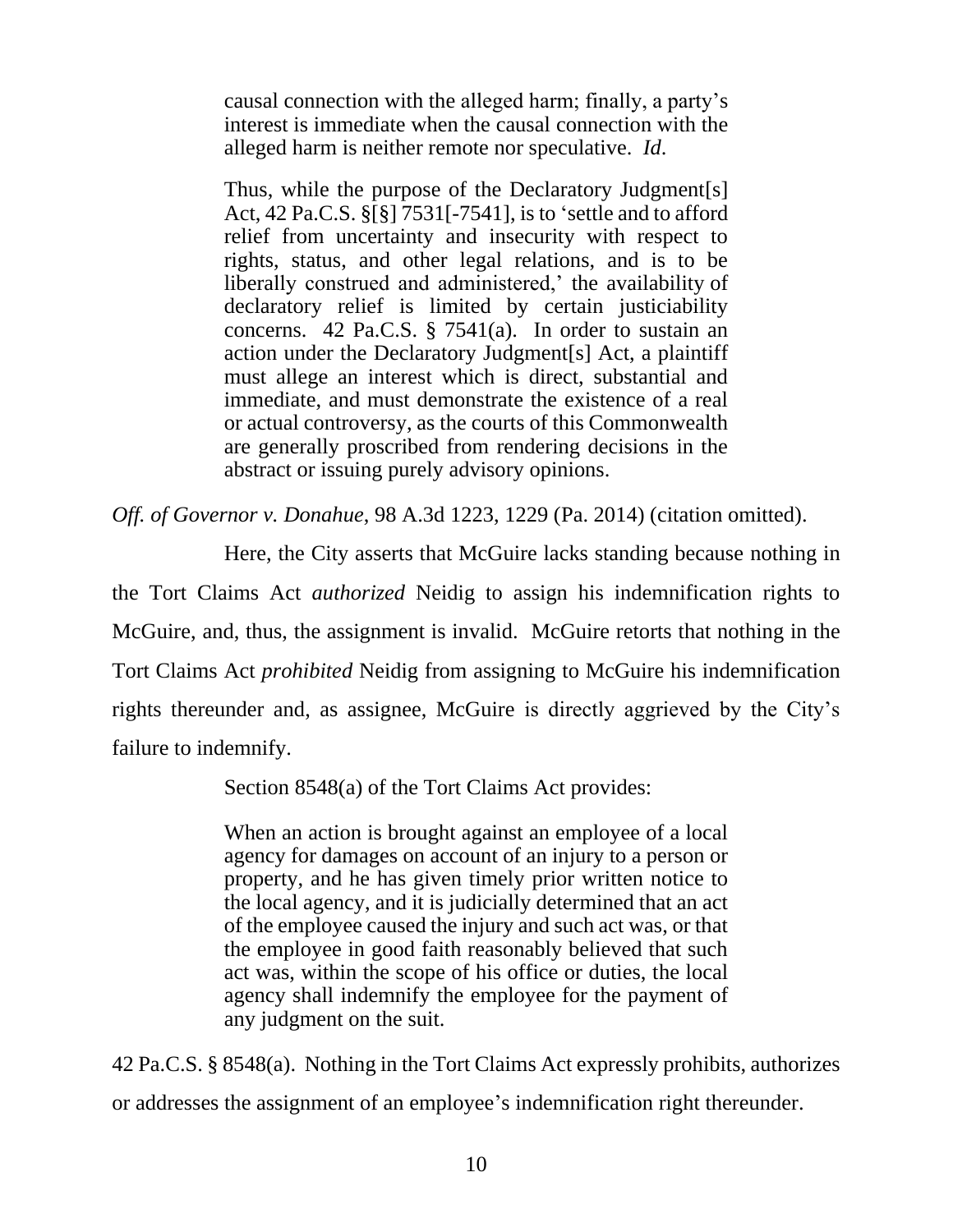The City acknowledges that "[n]either published nor unpublished decisions in the Commonwealth address the propriety of a public employee assigning his/her indemnification rights." City Br. at 13-14 (footnote omitted). Notwithstanding, a factually similar federal district court case provides some insight.<sup>6</sup> In *Best v. Keenan* (E.D. Pa. No. 03-5651, filed October 14, 2004), 2004 U.S. Dist. LEXIS 27000 (*Best I*), the plaintiff filed a complaint against the City of Philadelphia (Philadelphia) and several police officers alleging excessive force. Specifically, the plaintiff similarly alleged a violation of Section 1983 and state law assault and battery claims. After Philadelphia and several police officers were dismissed from the action, the jury returned a verdict against the sole remaining police officer defendant (Officer Keenan). Philadelphia refused to pay any judgment on Officer Keenan's behalf. Thereafter, the plaintiff moved to compel Philadelphia to indemnify Officer Keenan and pay the judgment and attorney's fees on Officer Keenan's behalf.

The *Best I* Court reasoned:

Nothing in [the] Tort Claims Act suggests that a plaintiff in an underlying cause of action may directly seek indemnification from the defendant's employer. The Pennsylvania Supreme Court has held that the purpose of the indemnification provisions '. . . is to permit local agency employees to perform their 'official duties' without fear of personal liability, whether pursuant to state or federal law, so long as the conduct is performed during the course of their employment.' *Wiehagen* [*v. Borough of N. Braddock*], . . . 594 A.2d 303, 306 (Pa. 1991). Such language is indicative of the statutory intent to protect the employee, not the injured plaintiffs. Indeed, at least two courts from this Circuit have held that the Tort Claims Act 'is not meant to provide a cause of action for a plaintiff in an underlying action.' *Johnson v. City of Erie, Pa.*, 834 F.

 $6$  Although federal district court decisions are not binding, they may be cited as persuasive authority. *Mannella ex rel. Mannella v. Port Auth. of Allegheny Cnty.*, 982 A.2d 130 (Pa. Cmwlth. 2009).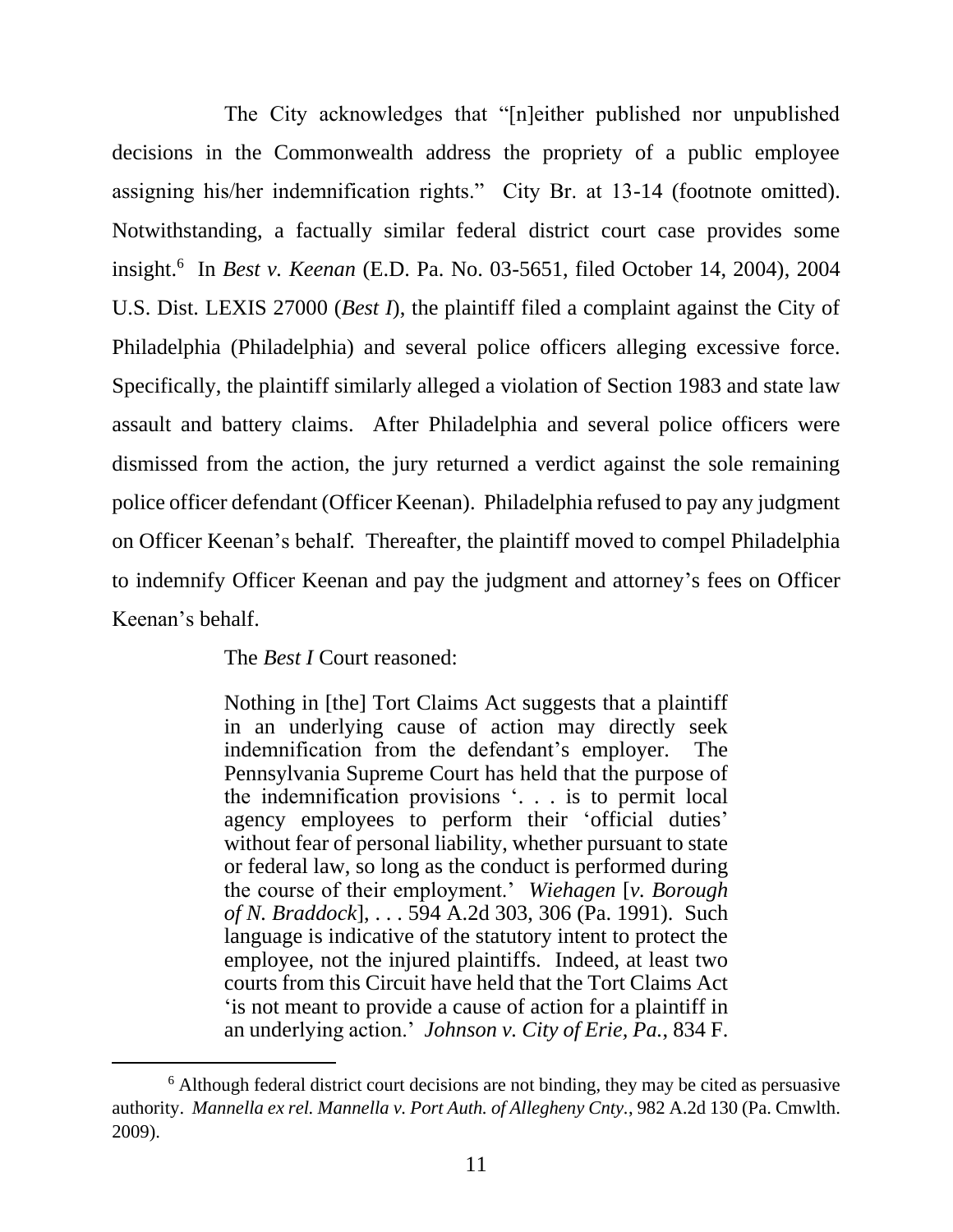Supp. 873, 877 (W.D. Pa. 1993); *see also Talley by Talley v. Trautman*[ (E.D. Pa. No. 96-5190, filed March 13, 1997), 1997 U.S. Dist. 3279, at \*17-18] ('It does not follow, however, [] that a governmental agency may have to indemnify one of its employees for intentional torts committed in the course of his duties to that the governmental agency therefore becomes directly liable to the plaintiff under the doctrine of *respondeat superior* under a different section of the Act.'). In turn, our research has not revealed, and plaintiff has not cited, any case allowing a plaintiff in an underlying cause of action to pursue an indemnification action under [Section 8548 of the Tort Claims Act].

In light of this jurisprudence, it remains abundantly clear that plaintiff does not have any legal entitlement to compel [Philadelphia] to satisfy the judgment against Officer Keenan. [Philadelphia] was dismissed as a defendant from the lawsuit. Thereafter, the trial proceeded only against individual officers, with Officer Keenan remaining as the sole defendant by the time the case went to the jury for deliberations. The jury reached a verdict against Officer Keenan for acts committed in the scope of his duties as a police officer and this Court entered a judgment against him for compensatory damages, punitive damages and plaintiff's attorney's fees and costs. Individually, he remains responsible for this judgment. **While the officer is now entitled to bring an indemnification action** against his employer under the Tort Claims Act, **plaintiff has no standing to pursue such a claim**.

*Best I*, 2004 U.S. Dist. LEXIS 27000, at  $*5-6$  (emphasis added; footnotes omitted).

Thereafter, Officer Keenan assigned to the plaintiff all monies due Officer Keenan from Philadelphia under the Tort Claims Act. The plaintiff then renewed his motion to compel Philadelphia to pay the judgment and attorney's fees. In a subsequent decision, the Court explained:

> Armed with assignment of rights from Officer Keenan, plaintiff, in the case at bar, now seeks to compel [Philadelphia] to indemnify Officer Keenan, under [Section 8548 of the Tort Claims Act], for the amount of the judgment, plus attorney'[s] fees and costs, rendered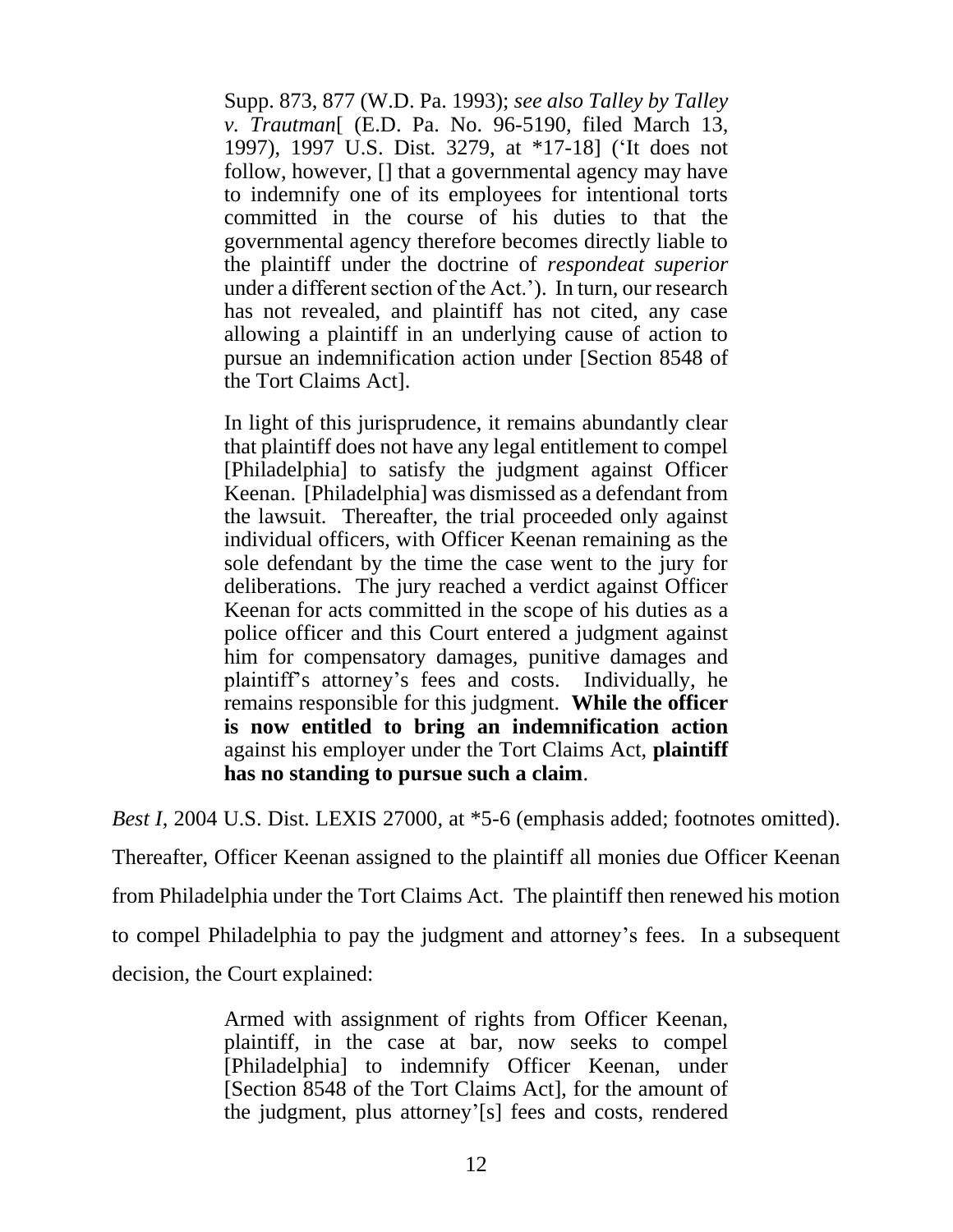against him in the above-captioned action. 'It is clear that an action under the Tort Claims Act, which mandates specific procedures for indemnification by municipalities for judgments rendered against public employees, is the proper recourse for a public employee faced with such judgment when the public body is not named in the suit.' *Retenauer v. Flaherty*, . . . 642 A.2d 587, 594 (Pa. C[mwlth]. 1994)[.]

*Best v. Keenan* (E.D. Pa. No. 03-5651, filed March 12, 2005), 2005 U.S. Dist. LEXIS

3960, at \*5-6 (*Best II*). The *Best II* Court concluded:

Such an action, however, lacks the required legal and factual interdependence necessary for this Court to invoke its ancillary jurisdiction. The underlying action proceeded under a [Section] 1983 claim of excessive force, with the Court exercising its supplemental jurisdiction over the state law claims of assault and battery. *See* [Section 1367 of the United States Code,] 28 U.S.C. § 1367. Although [] Philadelphia was originally a party to the action and defended Officer Keenan throughout the course of this matter, it had been voluntarily dismissed as a party prior to the start of trial. The Court thereafter entered judgment against only Officer Keenan. The motion now pursued by plaintiff is not simply an effort to collect on that judgment, but rather an attempt to establish liability, under state law, on the part of [] Philadelphia. This determination turns on an interpretation of the indemnification provision of the state Tort Claims Act - a theory of liability not present in the initial action.

Accordingly, plaintiff now has several options available to him. He may move in this Court, under the Federal Rules of Civil Procedure, to enforce the judgment against Officer Keenan, without concern for [Philadelphia's] liability. **Alternatively**, **he may use the assignment of rights given to him by Officer Keenan and bring a state court action**, **under** [**Section 8548 of the Tort Claims Act**], **against** [] **Philadelphia**. Under well-established federal jurisprudence, [] he may not, however, pursue indemnification from [Philadelphia] in federal court.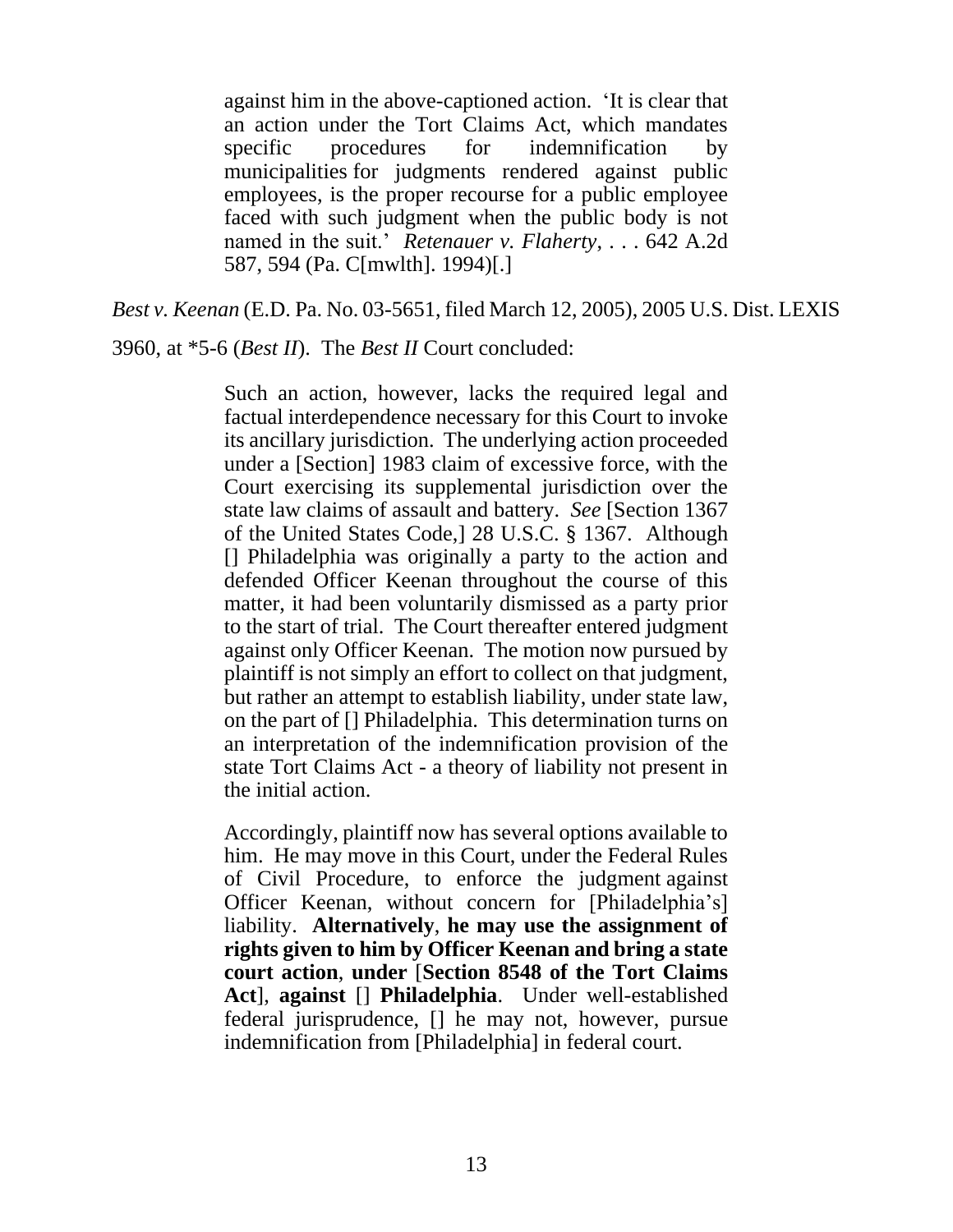*Best II*, 2005 U.S. Dist. LEXIS 3960, at \*7-8 (emphasis added). Thus, the plaintiff was afforded the opportunity to pursue a state court action.<sup>7</sup>

Here, the City argues that exceptions to governmental immunity set forth in the Tort Claims Act are strictly construed and, since the Tort Claims Act permits indemnification for municipal employees, a non-employee may not seek indemnification. It further maintains that Section 8548(a) of the Tort Claims Act's plain language clearly provides that only a local agency employee may seek indemnification thereunder. Thus, consistent with the interpretation in *Best I*, the federal district court found that the plaintiff did not have any legal entitlement to require Philadelphia to satisfy the judgment against Officer Keenan. Notwithstanding the City's argument, "[w]here an assignment is effective, **the assignee stands in the shoes of the assignor and assumes all of his rights**." *Smith v. Cumberland Grp., Ltd.*, 687 A.2d 1167, 1172 (Pa. Super. 1997) (emphasis added). There is nothing in the Tort Claims Act prohibiting an assignment of rights. Accordingly, when the plaintiff acquired an assignment of rights from Officer Keenan, the *Best II* Court acknowledged the plaintiff's right to pursue indemnification, since, having acquired an assignment, the plaintiff was merely exercising Officer Keenan's rights to indemnification as a local agency employee.

In the instant matter, McGuire obtained a judgment against Neidig for conduct that occurred while Neidig acted under color of state law. Neidig thereafter

<sup>7</sup> Despite the federal court's description of the assignment of rights granted to Best, **Officer Keenan** sought indemnification from Philadelphia in state court. *See Keenan v. City of Phila.*, 936 A.2d 566 (Pa. Cmwlth. 2007). On appeal from the lower court's denial of indemnification, this Court described the assignment differently, explaining: "Best's attorney and [Officer] Keenan then entered into an agreement to forgive his debt to Best and assign Best's attorney any amount he received following a claim for indemnification from [Philadelphia]." *Id*. at 568 n.5. Ultimately, this Court upheld the trial court's denial of indemnification, because the federal jury found Officer Keenan had engaged in willful misconduct.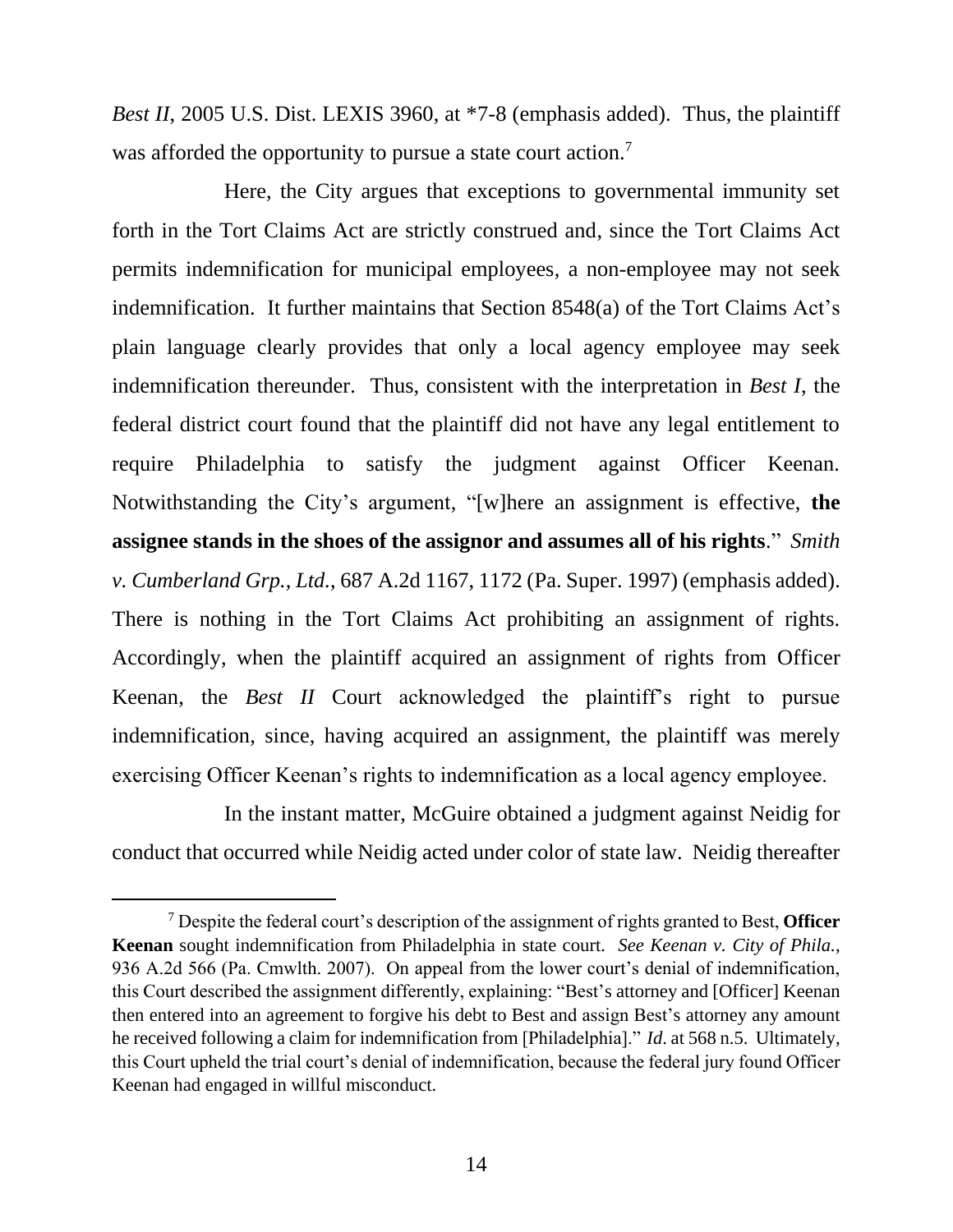assigned his indemnification rights under the Tort Claims Act to McGuire in exchange for McGuire's agreement not to further seek to collect the judgment from Neidig. Permitting McGuire to pursue Neidig's indemnification rights from the City in exchange for McGuire's release of Neidig's personal liability to McGuire is consistent with the indemnification provision's purpose "to permit local agency employees to perform their official duties without fear of personal liability, whether pursuant to state or federal law, so long as the conduct is performed during the course of their employment." *Wiehagen*, 594 A.2d at 306. Standing in Neidig's shoes, McGuire is aggrieved by the City's failure to indemnify Neidig. Accordingly, because this Court concludes that McGuire has standing to pursue indemnification on Neidig's behalf, we will address the substantive issues McGuire raises on appeal.

#### **III. Collateral Estoppel**

McGuire first contends that the Federal Court Action determination that Neidig injured McGuire while acting under color of state law collaterally estopped the City from litigating the issue of whether Neidig was acting within the scope of his office or duties as a City police officer. "Generally, collateral estoppel forecloses re-litigation of issues of fact or law in subsequent actions where" certain specific criteria are met. *Pa. Bd. of Prob. & Parole v. Pa. Hum. Rels. Comm'n*, 66 A.3d 390, 395 (Pa. Cmwlth. 2013).

> Collateral estoppel will only apply where: the issue is the same as in the prior litigation; the prior action resulted in a final judgment on the merits; the party against whom the doctrine is asserted was a party or in privity with a party to the prior action; and the party against whom the doctrine is asserted had a full and fair opportunity to litigate the issue in the prior action. In some renditions, courts add a fifth element, namely, that resolution of the issue in the prior proceeding was essential to the judgment.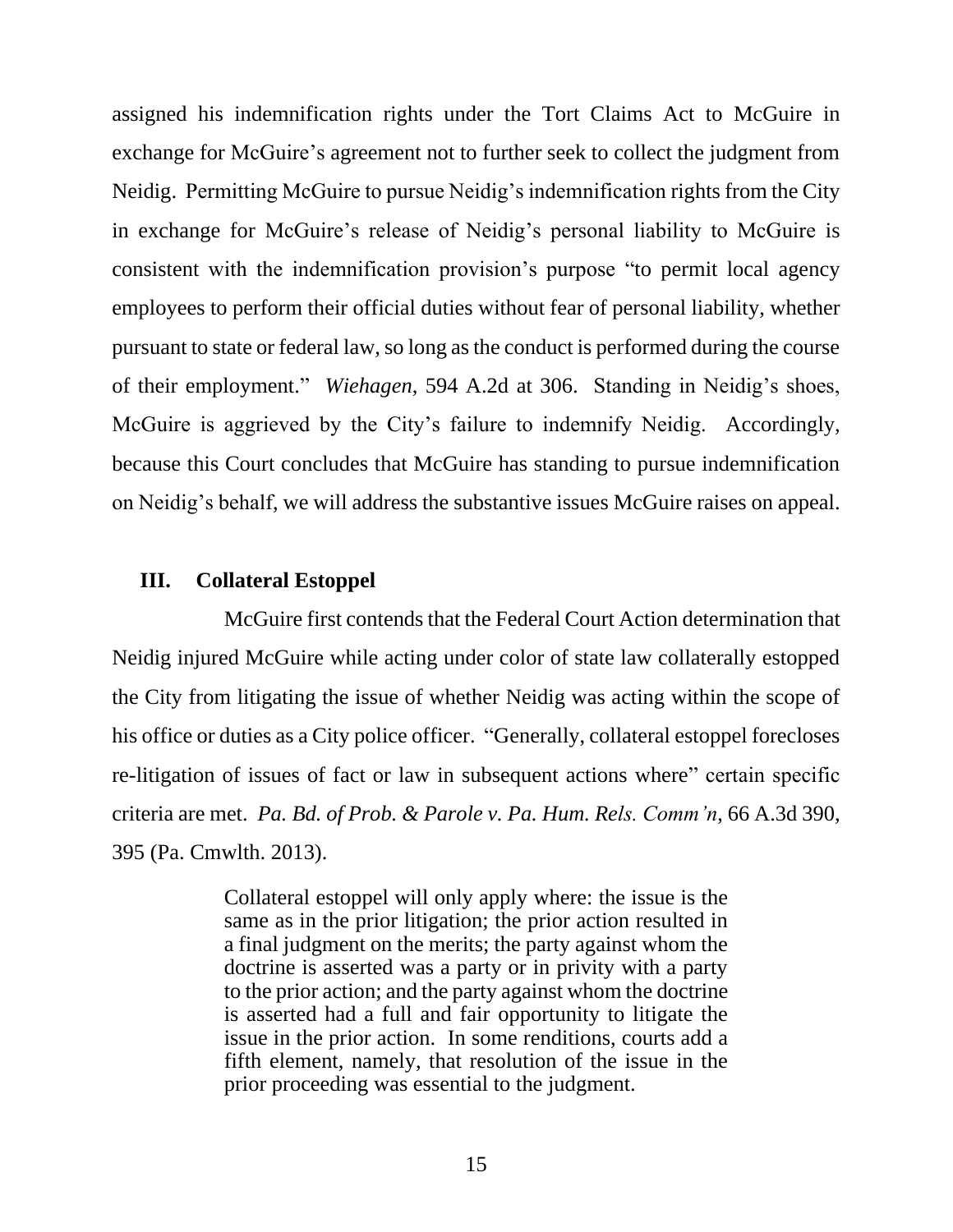*In re Coatesville Area Sch. Dist.*, \_\_\_ A.3d \_\_\_ (Pa. No. 7 MAP 2020, filed January 20, 2021), slip op. at 6 (citation omitted). "[A]ll [of the criteria] must be met[] in order to permit the doctrine of collateral estoppel to come into play." *In re Nocella*, 79 A.3d 766, 793 (Pa. Cmwlth. 2013), *aff'd*, 102 A.3d 422 (Pa. 2014).

The Pennsylvania Supreme Court has declared:

Section 8548 [of the Tort Claims Act] clearly and unambiguously provides that 'the local agency shall indemnify the employee for the payment of *any judgment*' in an action for injury to person or property brought against an employee where the employee was acting within the scope of his duties.  $[42 \text{ Pa.C.S. } § 8548(a)]$ (e]mphasis added). Clearly, this section was intended to provide for indemnification for *any* judgment that may be rendered against an employee while acting **within the scope of his employment**.

*Wiehagen*, 594 A.2d at 305 (bold emphasis added).

In *Justice v. Lombardo*, 208 A.3d 1057 (Pa. 2019), the Pennsylvania Supreme Court adopted the Restatement (Second) of Agency § 228(1) (Am. Law

Inst. 1958) (Restatement) *scope of employment* definition in the context of sovereign

immunity.<sup>8</sup> Therein, the *Justice* Court explained:

Section 228 of the Restatement provides:

*Justice*, 208 A.3d at 1068 (citations omitted).

<sup>8</sup> The *Justice* Court stated:

We have long held that whether a particular act of an employee is within the scope of his employment is ordinarily a question of fact for the jury. We have explained that the only exception to this wellestablished rule is where neither the facts nor the inferences to be drawn from them are in dispute. In such a case, the court may decide the scope of employment question as a matter of law. However, where more than one inference may be drawn from the facts, the issue of whether an employee was acting within the scope of employment is for the jury.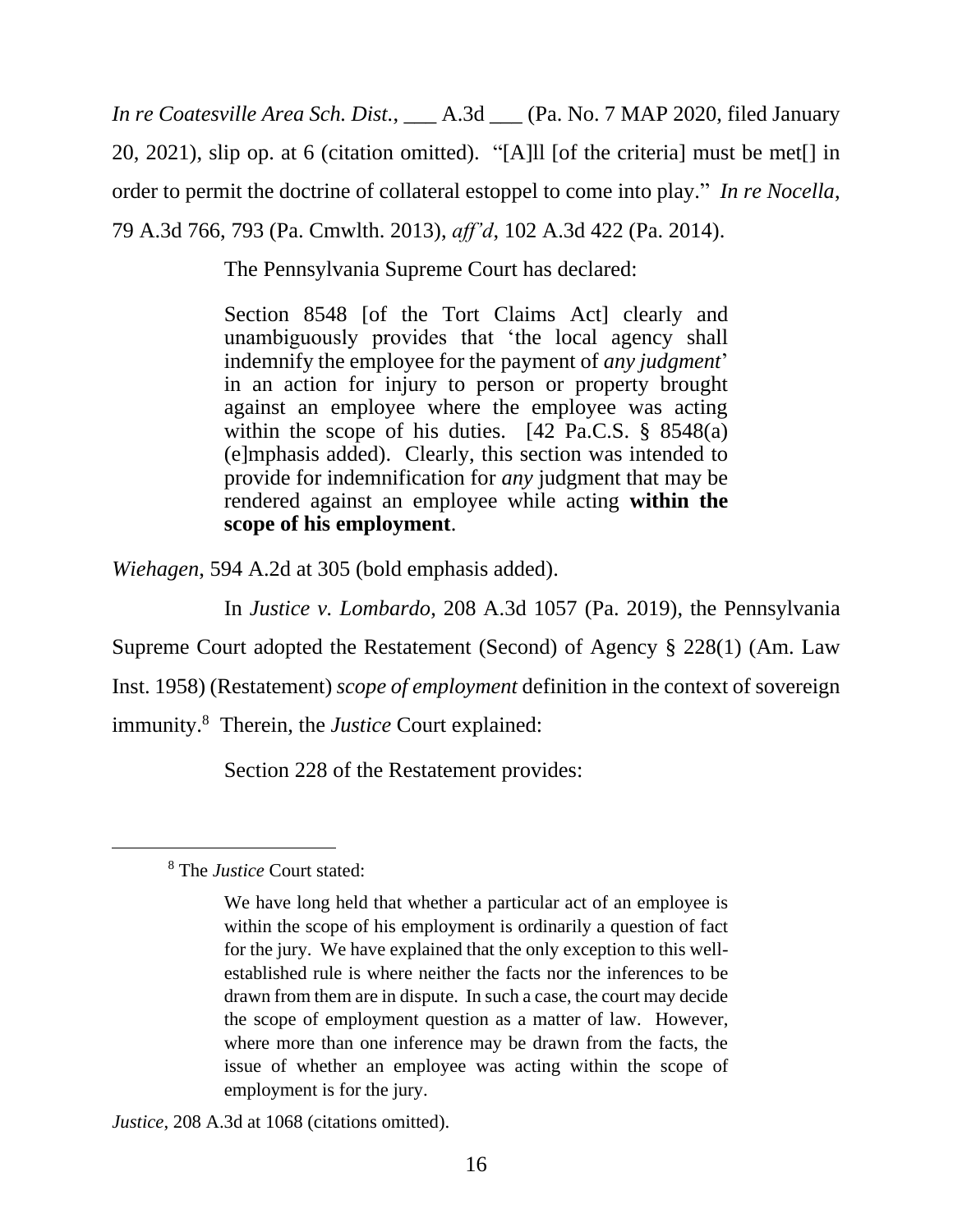(1) Conduct of [an employee] is within the scope of employment if, but only if:

(a) it is of the kind he is employed to perform;

(b) it occurs substantially within the authorized time and space limits;

(c) it is actuated, at least in part, by a purpose to serve the [employer;] and

(d) if force is intentionally used by the [employee] against another, the use of force is not unexpectable by the [employer].

Restatement . . .  $\S$  228(1) []. On the other hand, an employee's conduct 'is not within the scope of employment if it is different in kind from that authorized, far beyond the authorized time or space limits, or too little actuated by a purpose to serve the master.' *Id*., § 228(2).

Subsequent sections of the Restatement provide additional criteria for assessing whether conduct falls within the scope of employment. *See, e.g.*, *id*., §§ 229-31, 235. Section 229 [of the Restatement] provides that 'to be within the scope of employment, conduct must be of the same general nature as that authorized, or incidental to that authorized.' *Id*., § 229(1). It also enumerates ten 'matters of fact' to be considered in determining whether or not conduct, although unauthorized, is nevertheless so similar to or incidental to the conduct authorized that it is still within the scope of employment. *Id*., § 229(2). Pursuant to [S]ection 230 [of the Restatement], 'an act, although forbidden, or done in a forbidden manner, may be within the scope of employment.' *Id*., § 230. Section 231 [of the Restatement] provides that 'an act may be within the scope of employment although consciously criminal or tortious.' *Id.*, § 231. Pursuant to [S]ection 235 [of the Restatement], 'an act of a servant is not within the scope of employment if it is done with no intention to perform it as a part of or incident to a service on account of which he is employed.' *Id*., § 235.

*Justice*, 208 A.3d at 1067 (footnote omitted).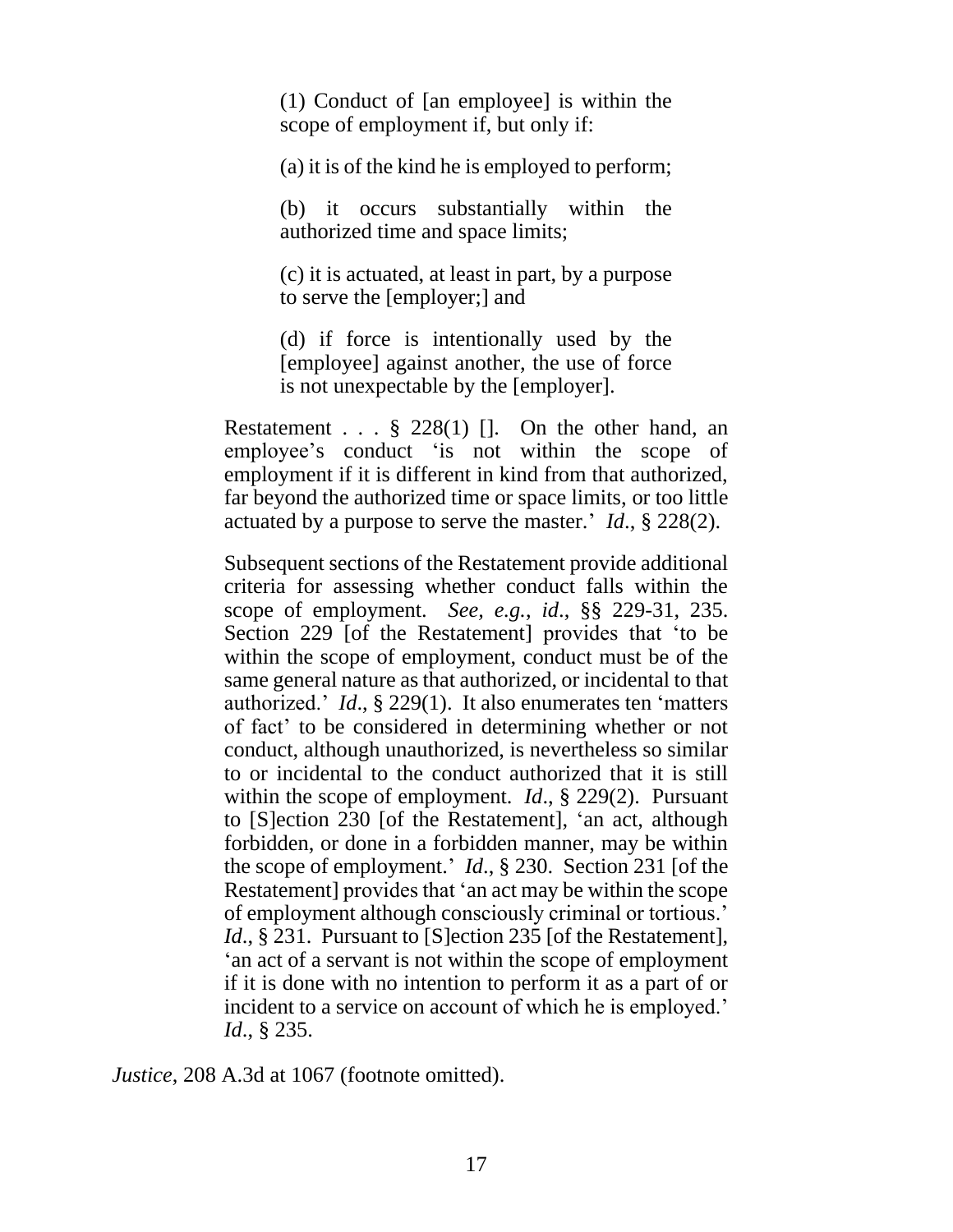In the Federal Court Action, the jury determined that Neidig acted under color of state law. "[T]o be under color of state law, the actor must have exercised 'power possessed by virtue of state law and made possible only because the wrongdoer is clothed with the authority of state law.'" *Frazier v. City of Phila.*, 756 A.2d 80, 83 (Pa. Cmwlth. 2000) (quoting *Costa v. Frye*, 588 A.2d 97, 99 (Pa. Cmwlth. 1991)).

McGuire argued to the trial court, and now argues to this Court, that since the jury's finding was equivalent to a finding that Neidig acted within the scope of his employment, the first collateral estoppel requirement was met. McGuire asserted to the trial court that this Court in *Tepper v. City of Philadelphia Board of Pensions and Retirement*, 163 A.3d 475 (Pa. Cmwlth. 2017), treated the terms *under color of state law* and *scope of employment* as the same. In *Tepper*, this Court addressed whether an off-duty police officer convicted of murdering his neighbor, and found by a federal jury to have used deadly force while acting under color of state law, had engaged in *malfeasance in office or employment* under the City of Philadelphia Public Employees Retirement Code (Retirement Code),<sup>9</sup> which disqualified him from pension eligibility. On appeal, the trial court affirmed the Philadelphia Board of Pensions and Retirement's (Pensions Board) decision that Tepper was collaterally estopped from asserting that he had not acted "**in** [**his**] **office or employment**" under the Retirement Code because the federal jury had found that Tepper had acted under color of state law. *Tepper*, 163 A.3d at 477 (emphasis added). On appeal, this Court concluded that "acting 'under color of state law' for purposes of Section 1983 has the same meaning as 'in office or employment' under

<sup>&</sup>lt;sup>9</sup> "Section 22-1302(1)(a)(.5) of the Retirement Code provides that an employee shall not be entitled to retirement or other benefits or payments, except a return of the contribution paid, if he or she 'pleads or is finally found guilty . . . of . . . [**m**]**alfeasance in office or employment**.' Phila. Pub. Emps. Ret. Code, [Phila. Code] § 22-1302(1)(a)(.5)." *Tepper*, 163 A.3d at 477 n.1 (emphasis added).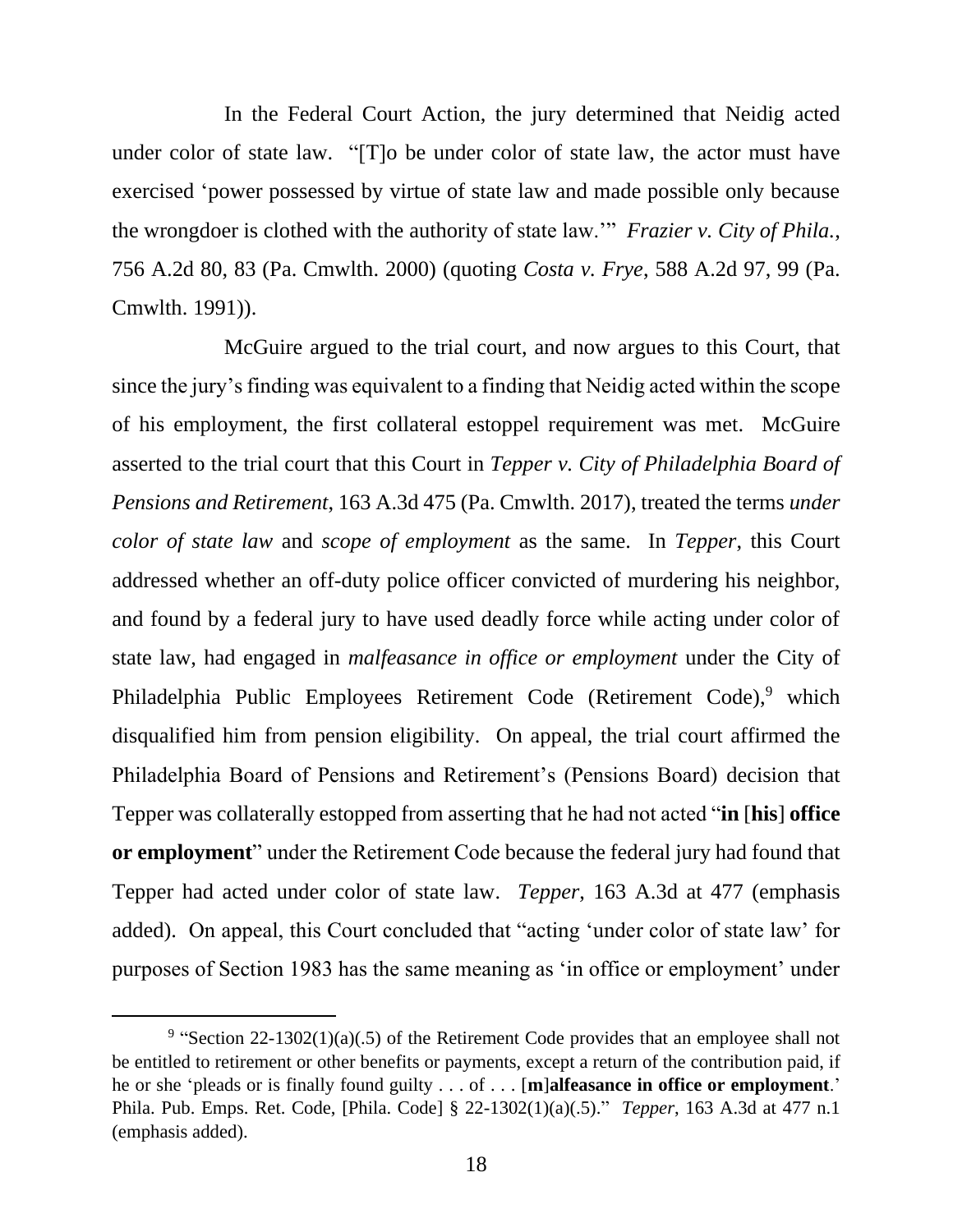the Retirement Code [], where the jury found that Tepper acted 'under color of state

law' in his official capacity as a police officer." *Tepper*, 163 A.3d at 483.

In the instant matter, the trial court distinguished *Tepper*, explaining:

In *Tepper*, the jury accepted that Tepper exited his home, *flashed his badge, and identified himself as a police officer*.

After hearing **those facts**, the jury found that Tepper acted 'under color of state law,' in his official capacity as a police officer, under the definitions of that term and the guidelines set forth in the federal jury charge. The facts presented in this case are quite distinguishable; there was never the display of a badge or the announcement as a police officer, or any other indication that Neidig was a 'state actor.' This Court finds these facts critical and determinative to the jury's finding and any comparison with *Tepper* [is] misplaced.

Trial Ct. Op. at 12-13 (citations omitted). This Court agrees, and also finds *Tepper* inapposite in that *Tepper* involved the Retirement Code, and the relevant language therein did not use the term *scope of employment*, but rather addressed "[m]alfeasance in office or employment." *Tepper*, 163 A.3d at 477 n.1 (quoting Phila. Pub. Emps. Ret. Code, § 22-1302(1)(a)(.5)).

In considering whether "the issue in the prior adjudication was identical to the one presented in the later action[,]" *Pa. Bd. of Prob. & Parole*, 66 A.3d at 395, the trial court further contrasted the meaning of the phrase, *under color of state law*, with *scope of employment* as described in *Justice*, noting:

> The United States Supreme Court has stated that acting 'under color of state law' requires that a defendant in a Section 1983 action has exercised power 'possessed by virtue of state law and made possible only because the wrongdoer is clothed with the authority of state law.' [*West v. Atkins*,] 487 U.S. [42,] 49 [(1988)]. 'If an individual is possessed of state authority and *purports to act under that authority*, his action is state action.' *Griffin*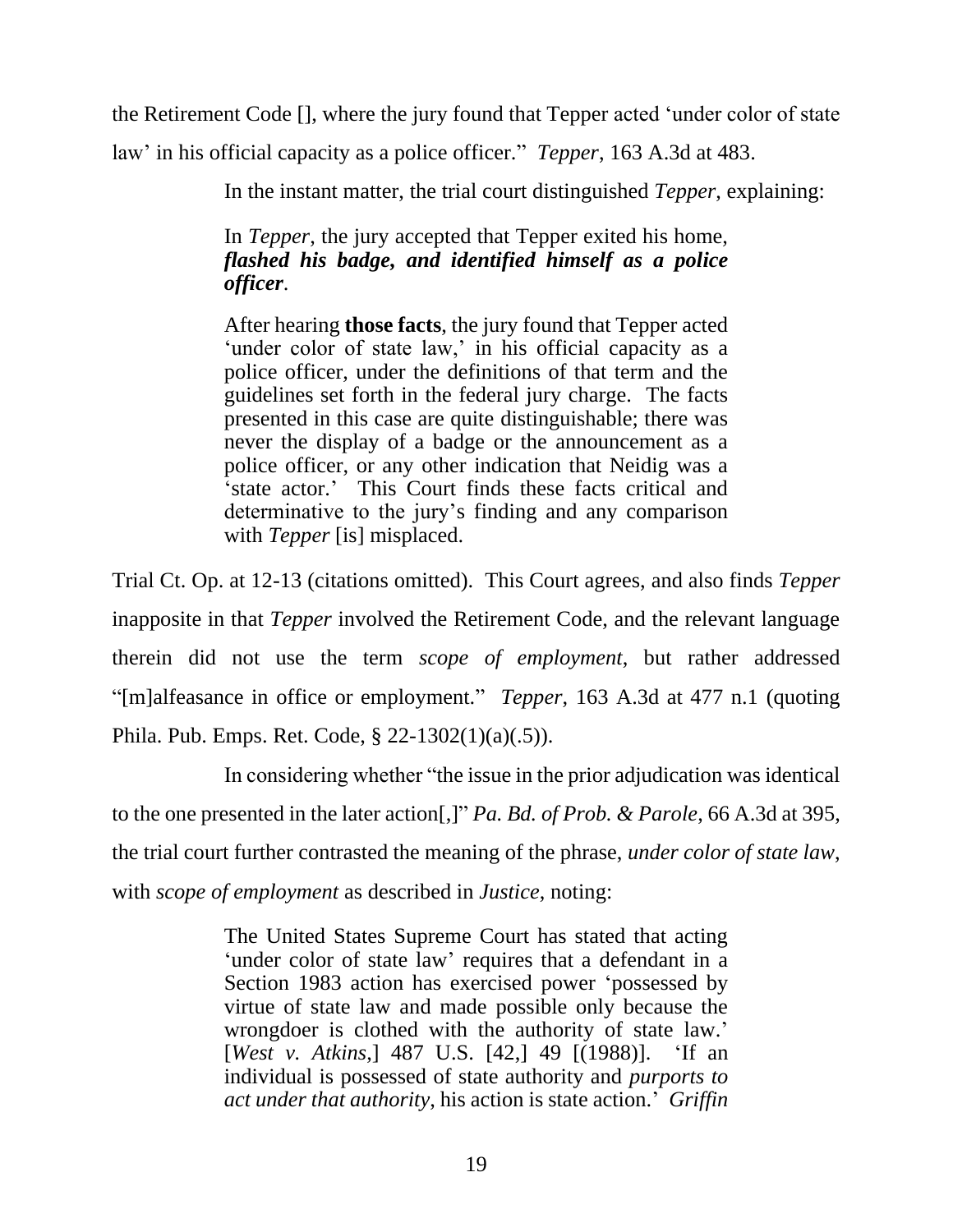*v. State of Maryland*, 378 U.S. 130, 135 ([]1964)[] (emphasis added in original).

Trial Ct. Op. at 13. The trial court concluded:

This writer is unwilling to accept the issue decided in the prior case as identical to the one presented in the instant. This [trial c]ourt does not find that 'under color of state law' is synonymous with 'acting within the scope of his employment[.'] This [trial c]ourt crafts jury instructions dozens of times throughout the course of every year; there has never been a time that legal counsel so freely offered to deem words or terms as synonymous or interchangeable. This [trial c]ourt routinely argues over the placement of commas, the placement of each particular instruction; and often in negligence actions where liability is admitted, the inclusion of the definition of the term negligence.

It is contrary to all of this [trial c]ourt's training and experience to patently ignore the clear language of the statutes and precedential holdings spanning nearly 100 years of jurisprudence. It is also contrary to reason and law to apply the 'close enough' rationale that McGuire now asserts.

Trial Ct. Op. at 15.

Pennsylvania courts have not explicitly ruled on the interplay between the terms *under color of state law* and *within the scope of employment* in the context of indemnification under the Tort Claims Act. <sup>10</sup> *But cf., Retenauer*. To further examine whether the jury's finding in the Federal Court Action that Neidig acted

<sup>&</sup>lt;sup>10</sup> McGuire argues that Section 8548 of the Tort Claims Act "was intended to provide for indemnification for *any* judgment that may be rendered against an employee while acting within the scope of his employment . . . ." McGuire Br. at 14. McGuire relies on *Wiehagen*, wherein the Pennsylvania Supreme Court ordered that the Borough of North Braddock must indemnify a police officer for damages awarded in a federal action for violation of Section 1983, "because there is a judgment against [the police officer] arising from conduct within the scope of his employment[.]" *Wiehagen*, 594 A.2d at 306.

Notably, the Pennsylvania Supreme Court in *Wiehagen* required indemnification because, unlike in the instant matter, the parties had explicitly stipulated in the federal court action that the police officer was acting within the scope of his duties when he struck the plaintiff.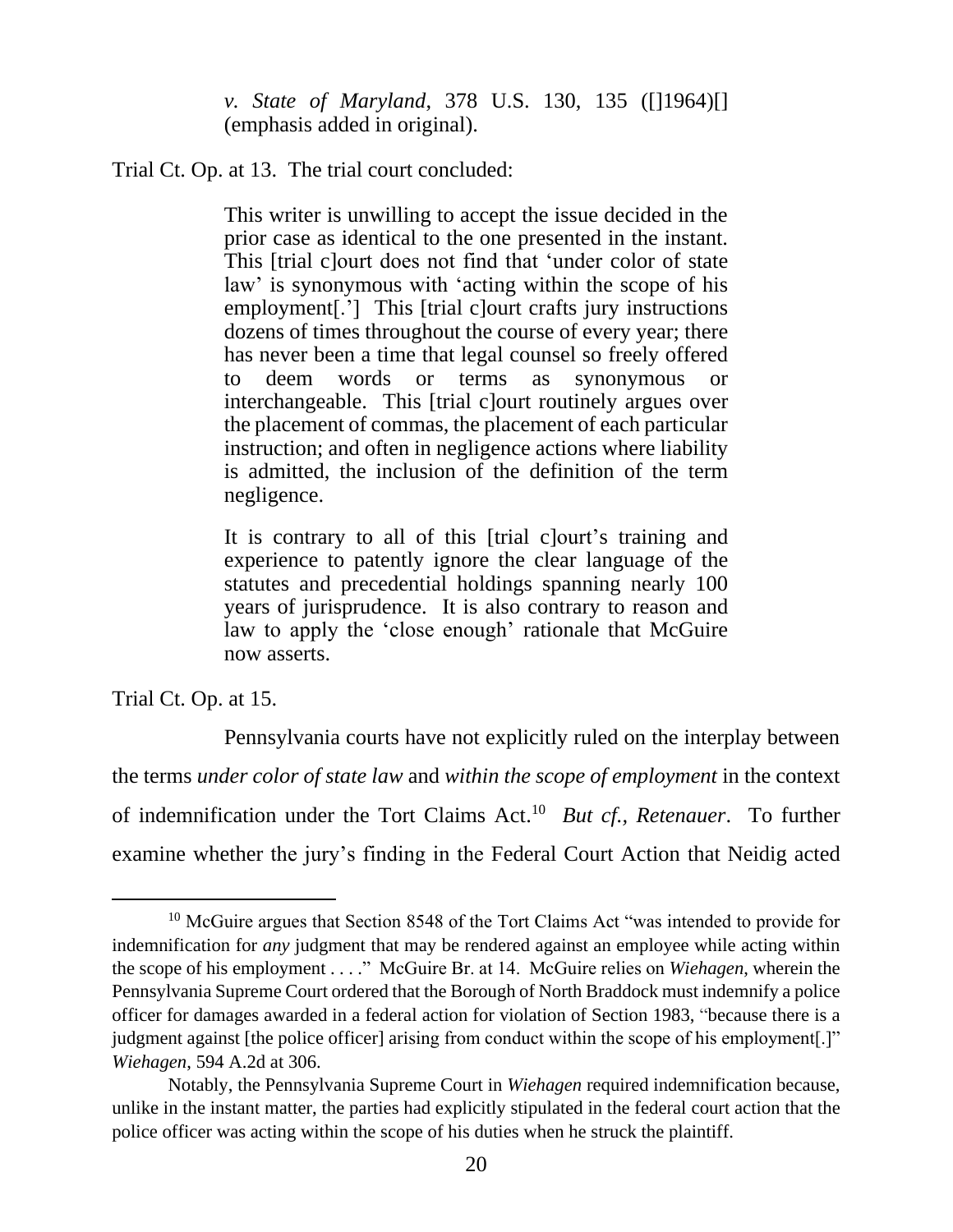*under color of state law* is equivalent to a finding that Neidig acted *within the scope of employment*, this Court looks to federal jurisprudence.

> The concepts of **acting** '**under color of state law**' **and acting** '**within the scope of employment**[,]' while comparable[,] **are not the same**. *Compare Barna v. City of Perth Amboy*, 42 F.3d 809, 816 (3d Cir. 1994) (acting under color of law . . .)[,] *with* [Restatement] § 228.

*Hickenbottom v. Nassan* (W.D. Pa. No. 03-223, filed March 29, 2007), 2007 U.S. Dist. LEXIS 24336, at \*139-40 (emphasis added); *see also Davies v. Lackawanna Cnty*. (M.D. Pa. No. 3:15-cv-1183, filed March 16, 2017), 2017 U.S. Dist. LEXIS 38142; *Wash.-Pope v. City of Phila.*, 979 F. Supp. 2d 544 (E.D. Pa. 2013); *Spiker v. Allegheny Cnty. Bd. of Prob. & Parole*, 920 F. Supp. 2d 580 (W.D. Pa. 2013), *aff'd*, 553 F. App'x 275 (3d Cir. 2014) (The allegation that a probation officer acted under color of state law was not determinative with respect to whether the probation officer was acting within the scope of her employment.).

In fact, federal courts have specifically held that a "determination that [a police officer] acted 'within the scope of his office or employment' does not inevitably flow from a concession that he acted 'under color of' Pennsylvania law." *Zion v. Nassan*, 283 F.R.D. 247, 267-68 (W.D. Pa. 2012), *aff'd*, 556 F. App'x 103 (3d Cir. 2014). "The actions of a state official may 'constitute state action . . .' even when they exceed the limits of the official's authority." *Id*. at 267. The *Zion* Court noted that "[t]he Pennsylvania courts have recognized that 'an assault committed by an employee upon another person **for personal reasons** or in an outrageous manner is not actuated by an intent to perform the business of the employer and, as such, is not within the scope of employment.'" *Id*. at 267 (bold emphasis added; italic emphasis omitted) (quoting *Costa v. Roxborough Mem'l Hosp.*, 708 A.2d 490, 493 (Pa. Super. 1998)). Thus, in the context of federal jurisprudence, the determination in the instant Federal Court Action that Neidig acted under color of law does not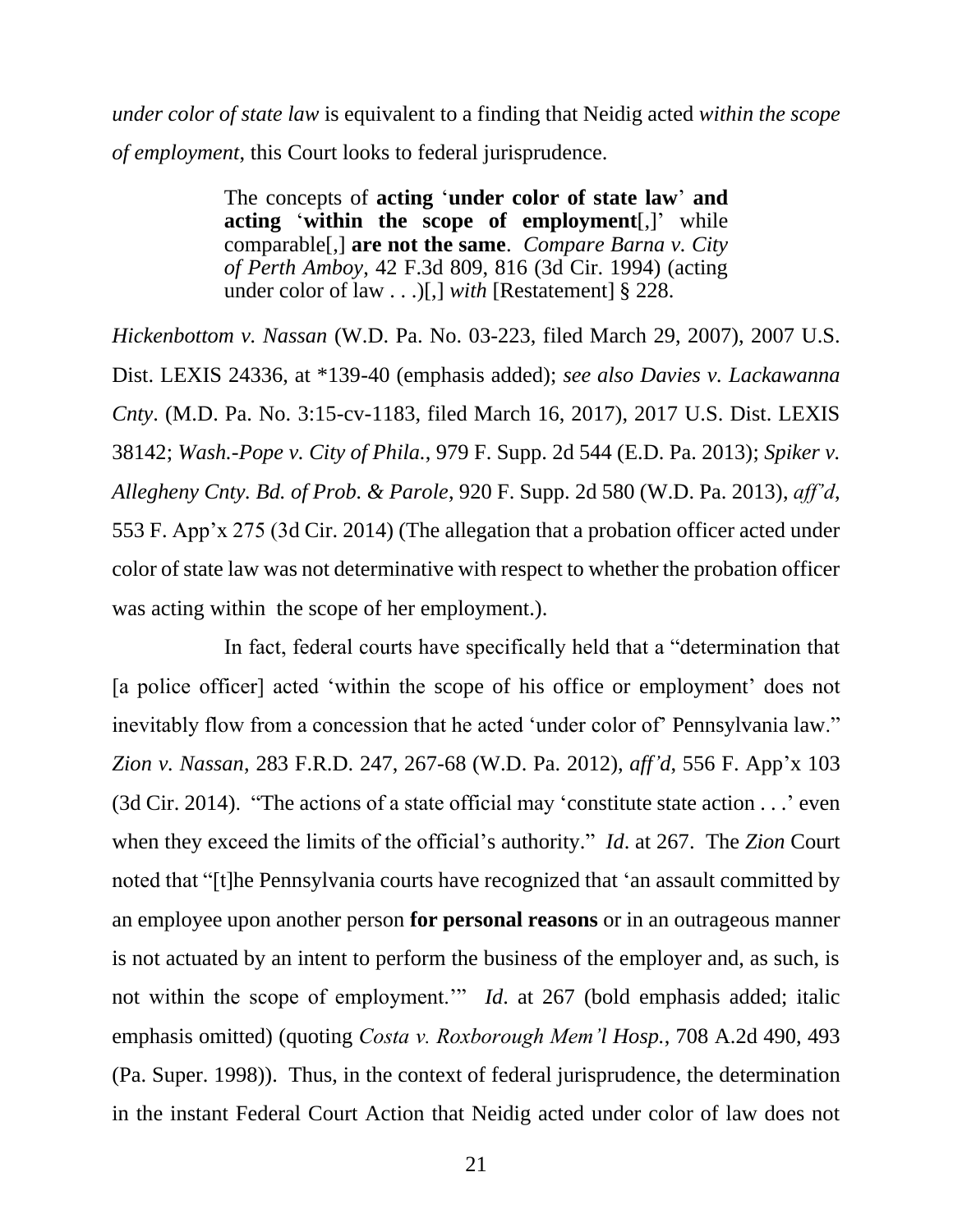dictate that Neidig acted within the scope of his employment. This Court finds the aforementioned federal jurisprudence persuasive and holds that the trial court properly concluded that the City was not collaterally estopped from asserting that Neidig acted beyond the scope of his employment when he injured McGuire. Having concluded that McGuire did not meet the first collateral estoppel requirement, this Court need not address the other criteria.<sup>11</sup>

#### **IV. Evidentiary Issues**

McGuire also argues that the trial court erred when it precluded witness testimony, intervened in witness examination, and permitted the City to publish photographs of McGuire's injuries to the jury. First, McGuire asserts that the trial court improperly permitted the City to elicit opinion testimony from the City's Police Chief Scott Schubert (Chief Schubert) that Neidig was not acting as a City police officer when he injured McGuire, but prohibited McGuire from eliciting contrary opinion testimony from McGuire's witness, Fraternal Order of Police (FOP) President Robert Swartzwelder (Swartzwelder).

Initially, "[t]he decision whether to admit or exclude the testimony of a witness is within the sound discretion of the trial court and will not be reversed absent an abuse of discretion." 12 *Daddona v. Thind*, 891 A.2d 786, 811 (Pa. Cmwlth. 2006). "An abuse of discretion 'is not merely an error of judgment, [but is a] judgment [that is] manifestly unreasonable, or the result of partiality, prejudice, bias

<sup>&</sup>lt;sup>11</sup> Notwithstanding, McGuire did not demonstrate that it was necessary to the federal court's ruling that it make a finding that Neidig acted within the **scope of his employment** to determine that Neidig was liable under Section 1983.

 $12$  Further, "[t]he law is well-established that '[a] trial court is vested with wide discretion in deciding whether to allow the admission of expert testimony into evidence, and is not subject to reversal absent a clear abuse of discretion.'" *In re Condemnation of Parcel ID No. 02-033-004 v. Lands of Tarlini*, 185 A.3d 1177, 1182 (Pa. Cmwlth. 2018) (quoting *Daddona v. Thind*, 891 A.2d 786, 805 (Pa. Cmwlth. 2006)).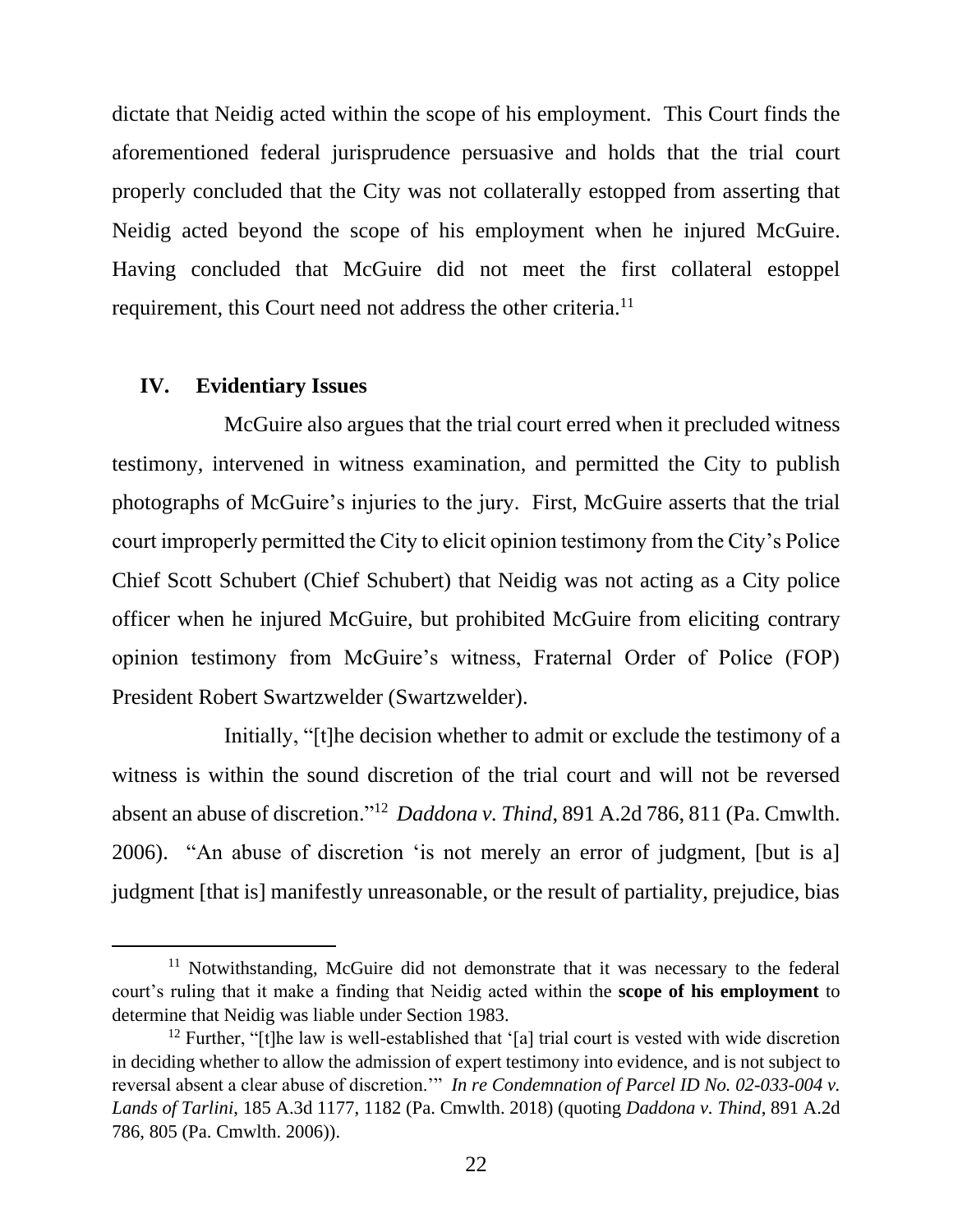or ill-will, as shown by the evidence or the record . . . .'" *O'Layer McCready v. Dep't of Cmty. & Econ. Dev.*, 204 A.3d 1009, 1018 n.6 (Pa. Cmwlth. 2019) (quoting *Mielcuszny v. Rosol*, 176 A. 236, 237 (Pa. 1934)).

At trial, McGuire called Chief Schubert as on cross-examination, questioning him, *inter alia*, about City police officers' duties and inquiring whether Chief Schubert considered particular hypothetical conduct to be within the scope of such duties. *See* R.R. at 760a. On redirect examination, Chief Schubert specifically opined that Neidig was not acting within the scope of his employment when he injured McGuire. *See* R.R. at 793a-795a.

In his brief to this Court, McGuire inaccurately represents that "[t]he trial court permitted the [City] to elicit an opinion from [Chief Schubert][] that [**Neidig**] **was not acting as a** [**City**] **police officer** when he injured McGuire [and that] **McGuire objected to that opinion testimony** on the grounds that [Chief] Schubert had not been qualified as an expert, but it was overruled." McGuire Br. at 31 (emphasis added). In support, McGuire cites to Reproduced Record pages 768a to 769a. However, upon review of the cited record, it is clear that McGuire's objection was not to a question seeking to elicit an opinion from Chief Schubert pertaining to whether Neidig was acting as a police officer when he injured McGuire. Rather, McGuire's objection addressed the following hypotheticals posed by counsel.

Chief Schubert testified:

[City's Counsel:] So if a call for vandalism came in and the officer is on [his] way to the vandalism call and on the way [he] get[s] another call that a burglary is in process, would it be reasonable for that officer to divert [his] attention to the burglary?

[Chief Schubert:] Absolutely. And if [he] didn't, a supervisor should be diverting [him].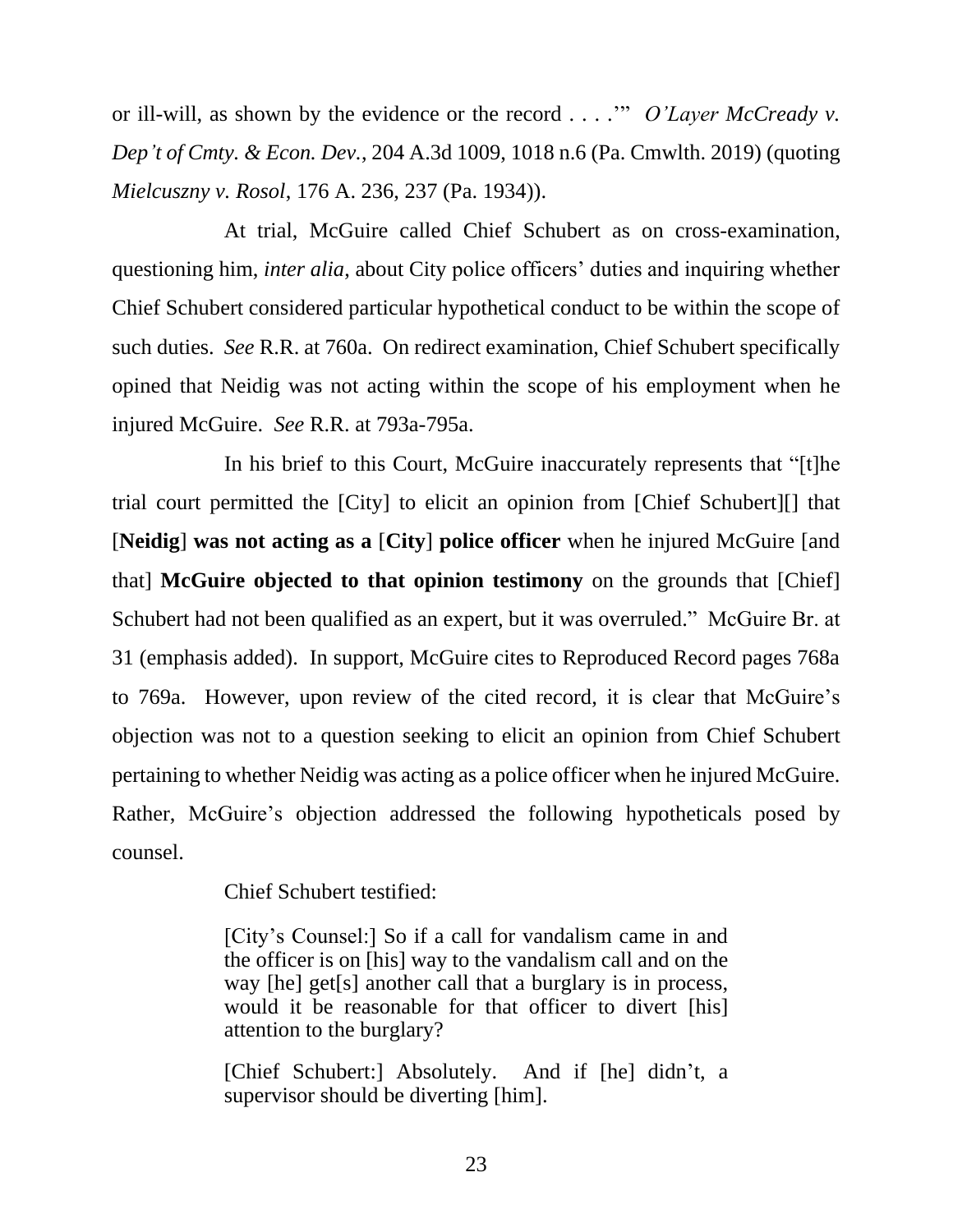[McGuire's Counsel]: **Objection**, **Your Honor**. **This whole line of questioning is hypotheticals**. **He hasn**'**t been qualified as an expert to testify**, **and I just object to the relevance of asking this witness all these hypotheticals**.

THE COURT: Do you want to respond to that?

[City's Counsel]: I do have a response. He was asked a number of hypothetical questions, and he is called to talk about the scope of employment. He's also been questioned a lot on the policies, and these are hypothetical questions that relate to the policies.

[McGuire's Counsel]: He's been asked on cross, which is permissible. On direct, leading him through hypothetical questions to get to a suggested answer is impermissible.

THE COURT: I'm going to allow the question. And [McGuire's Counsel] is correct. You cannot lead.

[City's Counsel]: Thank you.

R.R. at 768a-769a (emphasis added). Thus, McGuire voiced a general objection to the City's counsel asking Chief Schubert hypotheticals. When the City's counsel asked Chief Schubert whether Neidig acted within the scope of his employment, it was clearly not a hypothetical question. The City's counsel inquired:

> Q. Was [] Neidig acting within the scope of his employment, in your view, when he took whatever actions and decisions that he took on November 2, 2012?

> A. Are you asking me do I think he was acting as a police officer?

Q. A Pittsburgh police officer?

A. I do not.

R.R. at 793a.<sup>13</sup> The City's counsel concluded questioning Chief Schubert, asking:

<sup>13</sup> McGuire's counsel did not object to this question. It was not until **after** Chief Schubert was asked to explain **why** he did not believe Neidig was acting as a police officer when he injured McGuire, and Chief Schubert had answered, that McGuire's counsel objected to **that** answersolely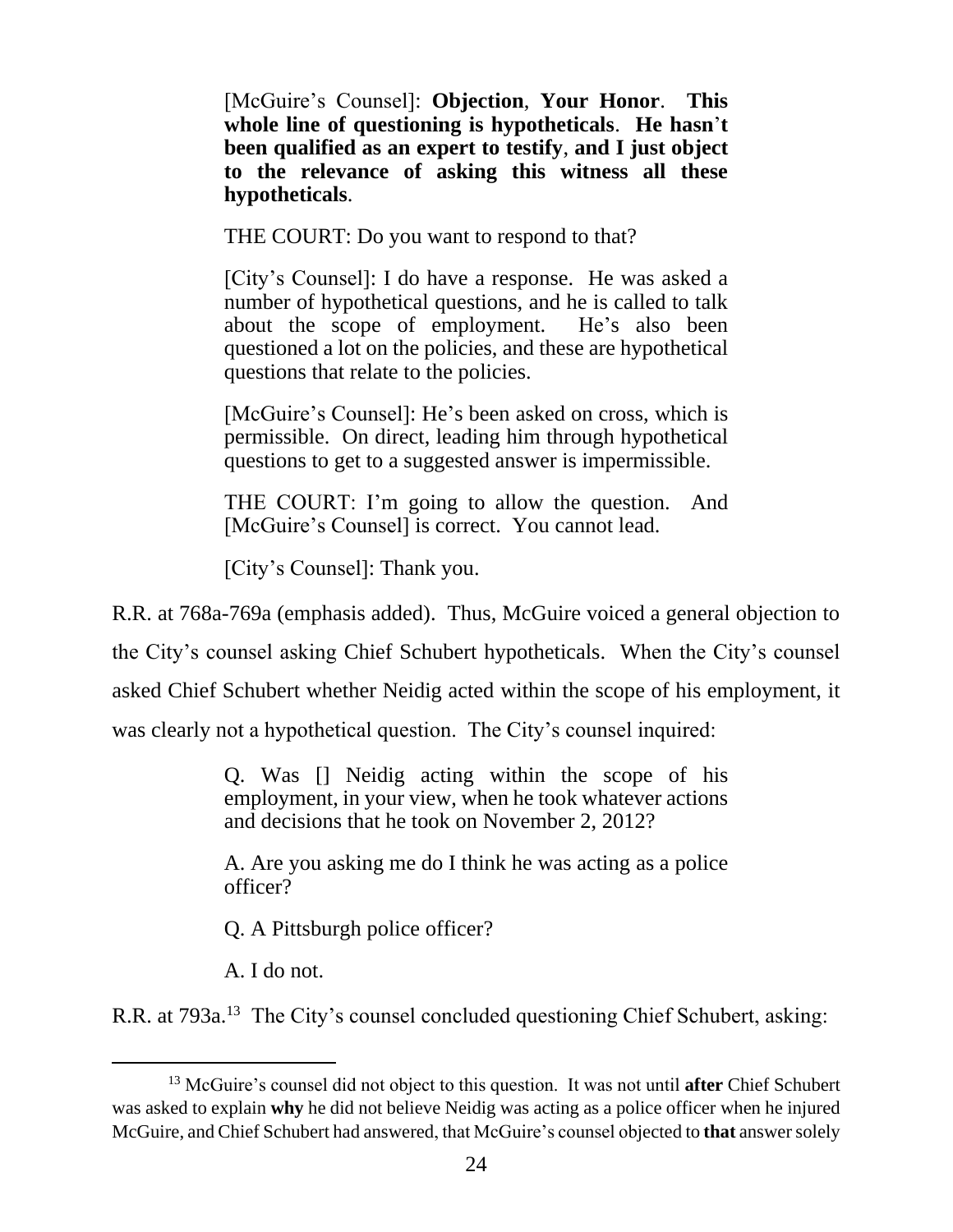Q. So based on the facts and circumstances, do you think **what specifically happened on November 2, 2012**, was within the scope and office of a [City] police officer?

A. I don't believe he was acting as a [City] police officer at that time.

R.R. at 795a (emphasis added). McGuire's Counsel did not object to this question.

The law is well established that "'[t]o preserve an issue for appeal, **a litigant must**

**make a timely**, **specific objection at trial** and must raise the issue [i]n post-trial

motions.' Issues not preserved for appellate review cannot be considered by this

Court, even if the alleged error involves 'a basic or fundamental error.'" *City of* 

*Phila. v. DY Props., LLC*, 223 A.3d 717, 722 (Pa. Cmwlth. 2019) (quoting *Mun.* 

*Auth. of the Borough of Midland v. Ohioville Borough Mun. Auth.*, 108 A.3d 132,

136-37 (Pa. Cmwlth. 2015) (original emphasis omitted)) (emphasis added).

In addition, the Pennsylvania Superior Court has explained:

Pennsylvania Rule of Evidence 701, regarding 'Opinion Testimony by Lay Witnesses' provides,

> If a witness is not testifying as an expert, testimony in the form of an opinion is limited to one that is:

> (a) rationally based on the witness's perception;

> (b) helpful to clearly understanding the witness's testimony or to determining a fact in issue; and

> (c) not based on scientific, technical, or other specialized knowledge within the scope of [Pennsylvania] Rule [of Evidence] 702.

Pa.R.E. 701. '[T]echnical expertise does not *ipso facto* convert a fact witness, who might explain how data was

on the basis that the issue was resolved in federal court. *See* R.R. at 794a. Chief Schubert had already answered the question, and the City's counsel continued questioning Chief Schubert without the trial court ruling on that objection.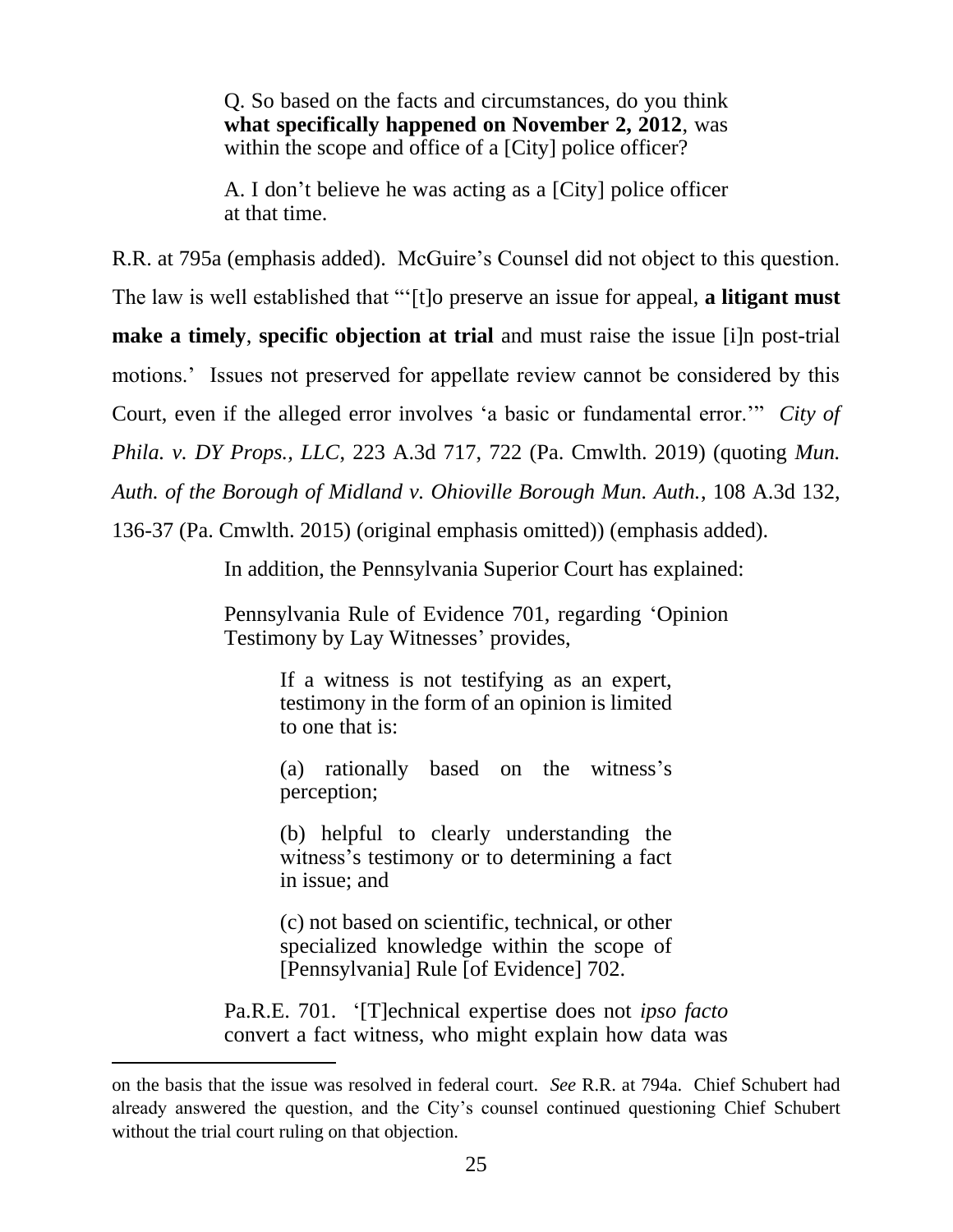gathered, into an expert witness, who renders an opinion based on the data[.]' *Branham v. Rohm & Haas Co.*, . . . 19 A.3d 1094, 1110 (Pa. Super. 2011). 'Fact testimony may include opinion or inferences so long as those opinions or inferences are rationally based on the witness's perceptions and helpful to a clear understanding of his or her testimony.' *Brady by Brady v. Ballay*, 704 A.2d 1076, 1082 (Pa. Super. 1997).

*Commonwealth v. T.B.*, 232 A.3d 915, 919 (Pa. Super. 2020).

Here, **McGuire** called Chief Schubert as a fact witness as on crossexamination to support McGuire's contention that Neidig acted within the scope of his employment. Chief Schubert oversees police officers' job performance and can impose discipline when police officers violate their duties. On redirect examination, Chief Schubert offered a specific opinion that Neidig had acted outside the scope of his duties when he injured McGuire. Consistent with Pennsylvania Rule of Evidence 701, Chief Schubert's opinion was rationally based on his perceptions and was helpful to the jury in determining the City's expectations of a police officer in Neidig's situation. *See* Pa.R.E. 701(a), (b). It was "not based on scientific, technical, or other specialized knowledge . . . ." Pa.R.E. 701(c). Thus, even if McGuire had timely and specifically objected to Chief Schubert's testimony, this Court would conclude that Schubert's testimony was consistent with Pennsylvania Rule of Evidence 701.

McGuire further argues that the trial court should have permitted him to present Swartzwelder's opinion testimony in response to Chief Schubert's testimony, and erroneously sustained the City's objection thereto. Importantly, **McGuire called Chief Schubert** as a fact witness as on cross-examination **and questioned him generally about the scope of police officers**' **duties**. On redirect examination, Chief Schubert expressed an opinion, without objection, about whether Neidig's conduct was within the scope of his duties – police officer duties that Chief Schubert regularly oversaw.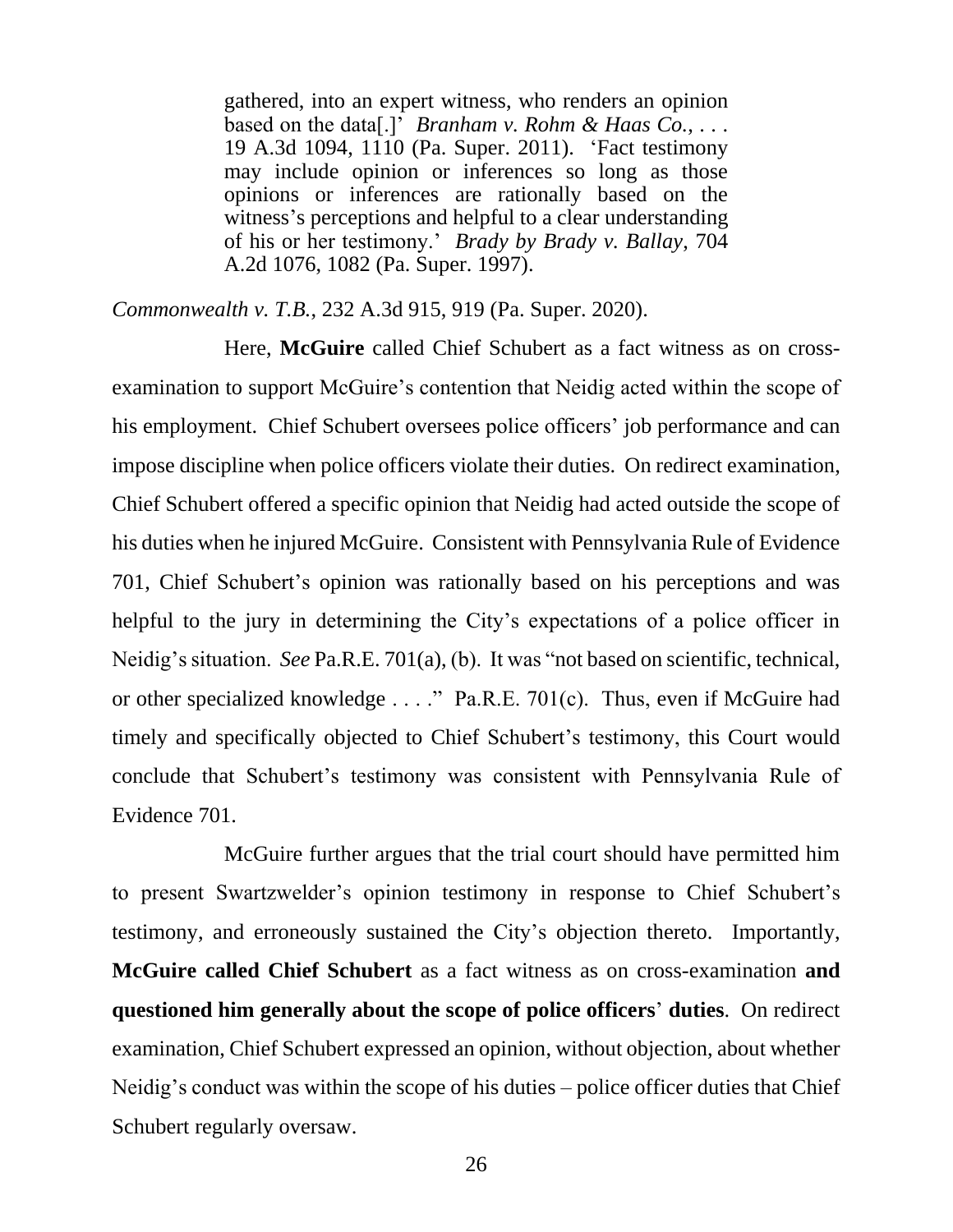In contrast, McGuire also called Swartzwelder as a fact witness. McGuire's counsel explained:

> [] Swartzwelder, he's testifying in his capacity as the president of the FOP. He is intimately familiar with [City] policies and procedures. He's intimately familiar with the training that the officers receive.

> He's written a bunch of the training curriculum, he's been a full[-]time training officer for the last two years, and he's also intimately familiar with the expectations of [City] police officers. He can testify to all of that, and that's all directly relevant to the scope of duties of a [City] police officer.

R.R. at 1013a-1014a. A lengthy exchange between counsel and the trial court ensued:

> [McGuire's Counsel]: Okay. The purpose of [Swartzwelder's] testimony is for him to testify about the disciplinary procedures for [City] Police; the scope of duties of a [City] police officer, what he is, what [he/she is] not expected to do; what the policies mean from the perspective of a [City] police officer; and whether or not Neidig was acting as a police officer in accordance with those policies when the interaction with McGuire took place.

> THE COURT: So you're submitting [Swartzwelder] as an expert witness?

> [McGuire's Counsel]: I am not. He is a fact witness regarding [City] policies and procedures. It's very much the same as [Chief] Schubert was testifying about [City] policies and procedures.

> They got to hear from [the] management side about, you know, what are the expectation[s] of [City] police officers, and he offered an opinion on whether or not [] Neidig was acting as a [City] police officer and was acting within the scope of his duties as a [City] police officer.

> We are entitled then to get the FOP's perspective. They also have a lot of -- Swartzwelder also has a lot of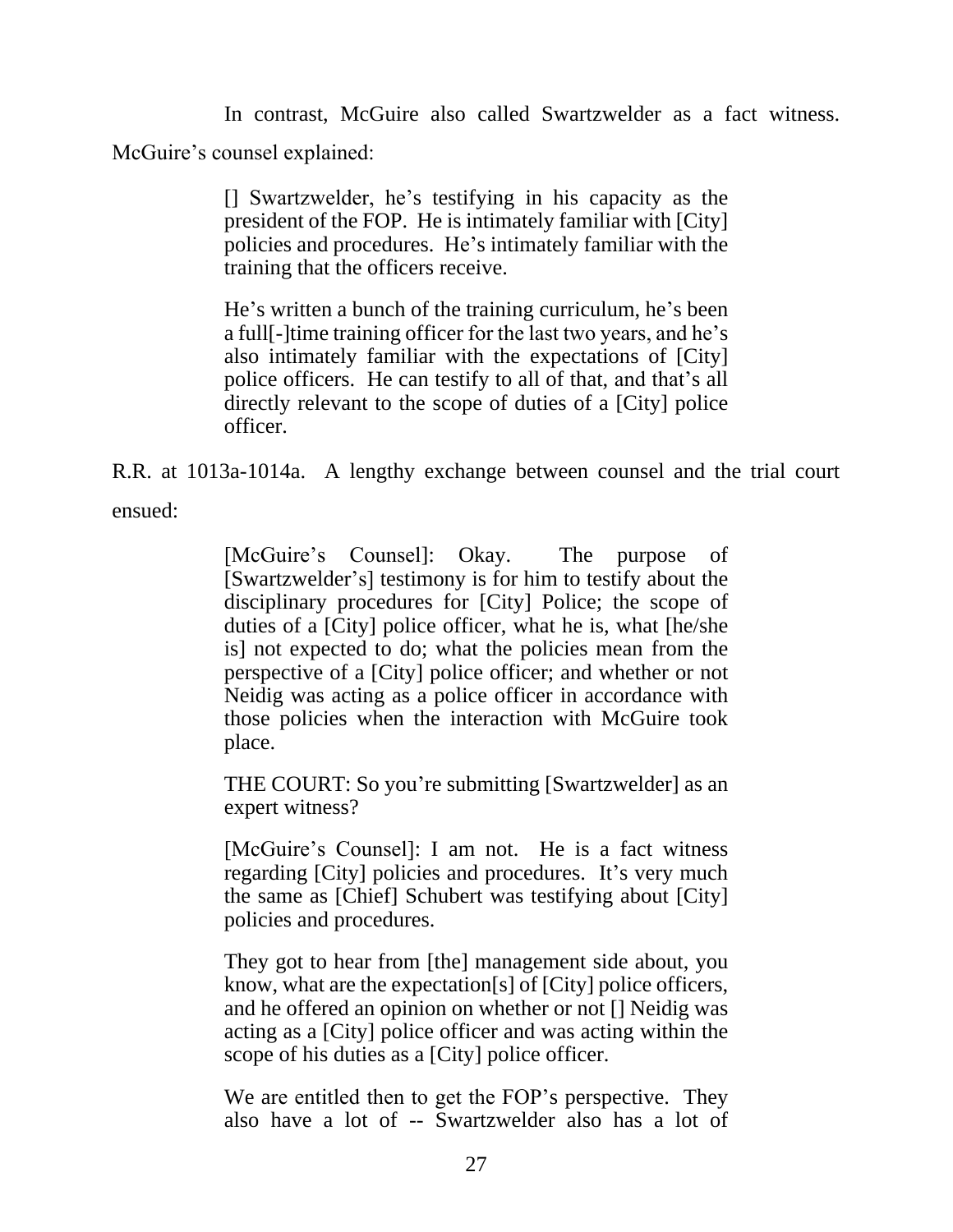knowledge and information about this, and we're entitled to put that into the record, as well, so the jury can consider both sides.

. . . .

THE COURT: Was [Neidig] suspended?

[McGuire's Counsel]: No, but he should -- but --

THE COURT: He should have been?

[McGuire's Counsel]: Well, if he was acting outside of the scope of his duties, if the City thought that, he should have been. And it's up to the jury to decide bias and credibility of the witnesses.

THE COURT: I'm ruling I don't want anything about penalty proceedings here because he wasn't penalized.

. . . .

[City's Counsel]: . . . . The City would also object to [Swartzwelder] testifying as to his opinion with regards to [] Neidig and his actions and whether they comport with the policies and whether they were appropriate actions. That's expert testimony. Swartzwelder has not offered a report, in accordance with the rules. He cannot come here and testify as an expert witness today.

[McGuire's Counsel]: Your Honor, [Chief] Schubert offered exactly the same opinion.

THE COURT: Wasn't he your witness?

[McGuire's Counsel]: On cross.

THE COURT: Yeah. Well, you offered him. You're bound by that.

[McGuire's Counsel]: We didn't offer him as an expert.

THE COURT: You called him.

[McGuire's Counsel]: But we didn't offer him as an expert.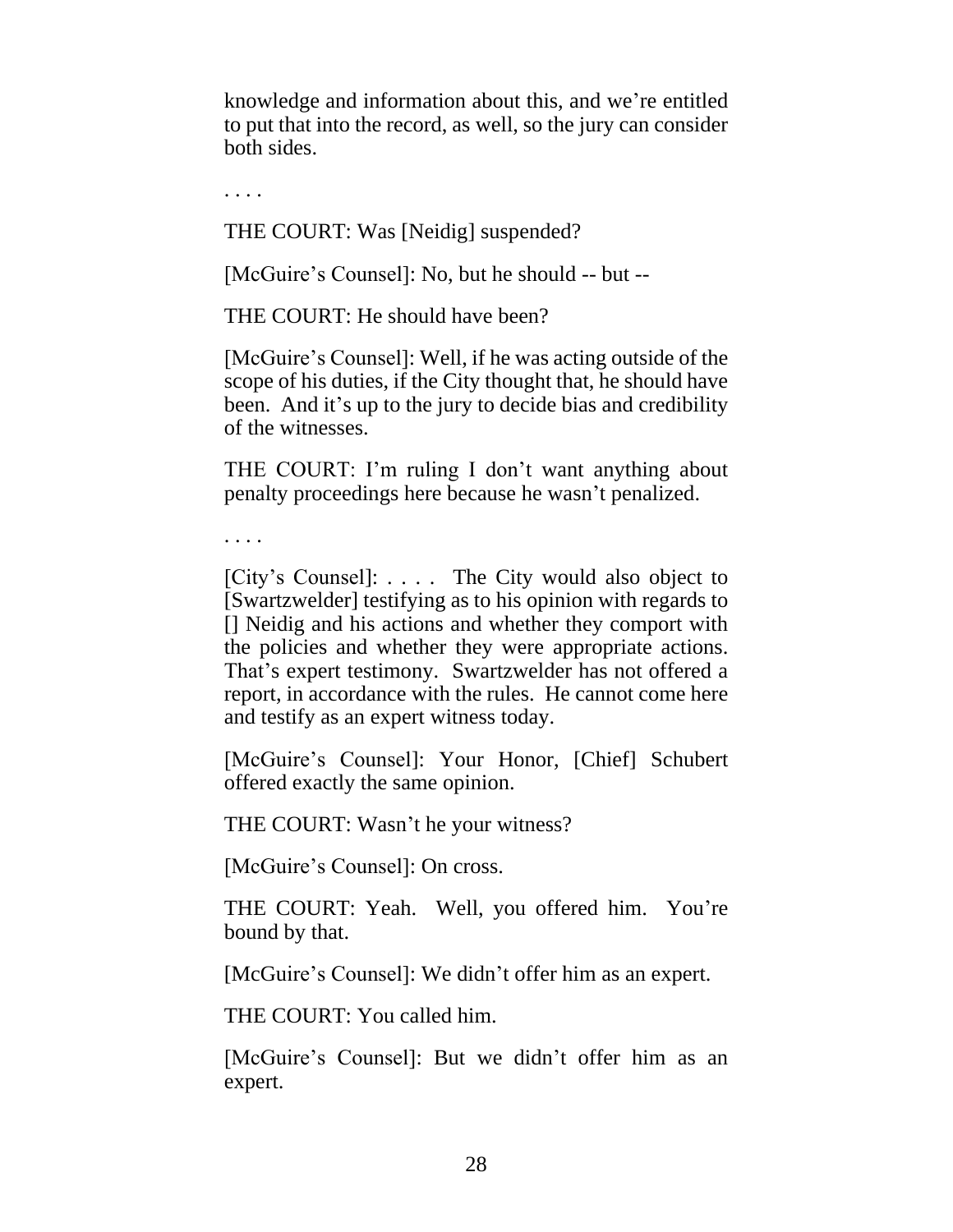THE COURT: It doesn't matter. You called him. You're bound by what he says.

[McGuire' Counsel]: But we called him as on cross[ examination]. They then called him on direct, and in their direct they asked him to offer an opinion about whether or not [] Neidig was acting within the scope of his duties as a [City] police officer based on his understanding of the facts, and [] [Chief] Schubert was allowed to -- Chief Schubert was allowed to offer that opinion. We are now, I think, entitled to bring on another opinion, the president of the FOP.

THE COURT: Wait a minute. [Chief] Schubert would be in the line of discipline, would he not?

[City's Counsel]: Yes.

[McGuire's Counsel]: Yes, but [] Swartzwelder would also have been involved in the disciplinary process because -

THE COURT: He's not in the line of discipline. He can't impose any discipline.

. . . .

THE COURT: Had [Neidig] been disciplined, they would have filed a grievance. I think he can say that. I mean, he knows when to file a grievance. But you have to watch. I agree that if he's going to start giving opinions, then he should file -- there should have been a report filed of some sort.

[McGuire's Counsel]: Again, Your Honor, we are proffering him as a fact witness regarding the [City's] policies and procedures and the scope of duties of a City [] police officer.

He's not going to testify about the general scope of duties of police officers, you know, worldwide or what, you know, most police departments do. He's going to testify specifically about the [City's] policies and . . . procedures and whether or not [Neidig's] conduct was in compliance.

THE COURT: But he is not a -- he is a patrolman, I believe.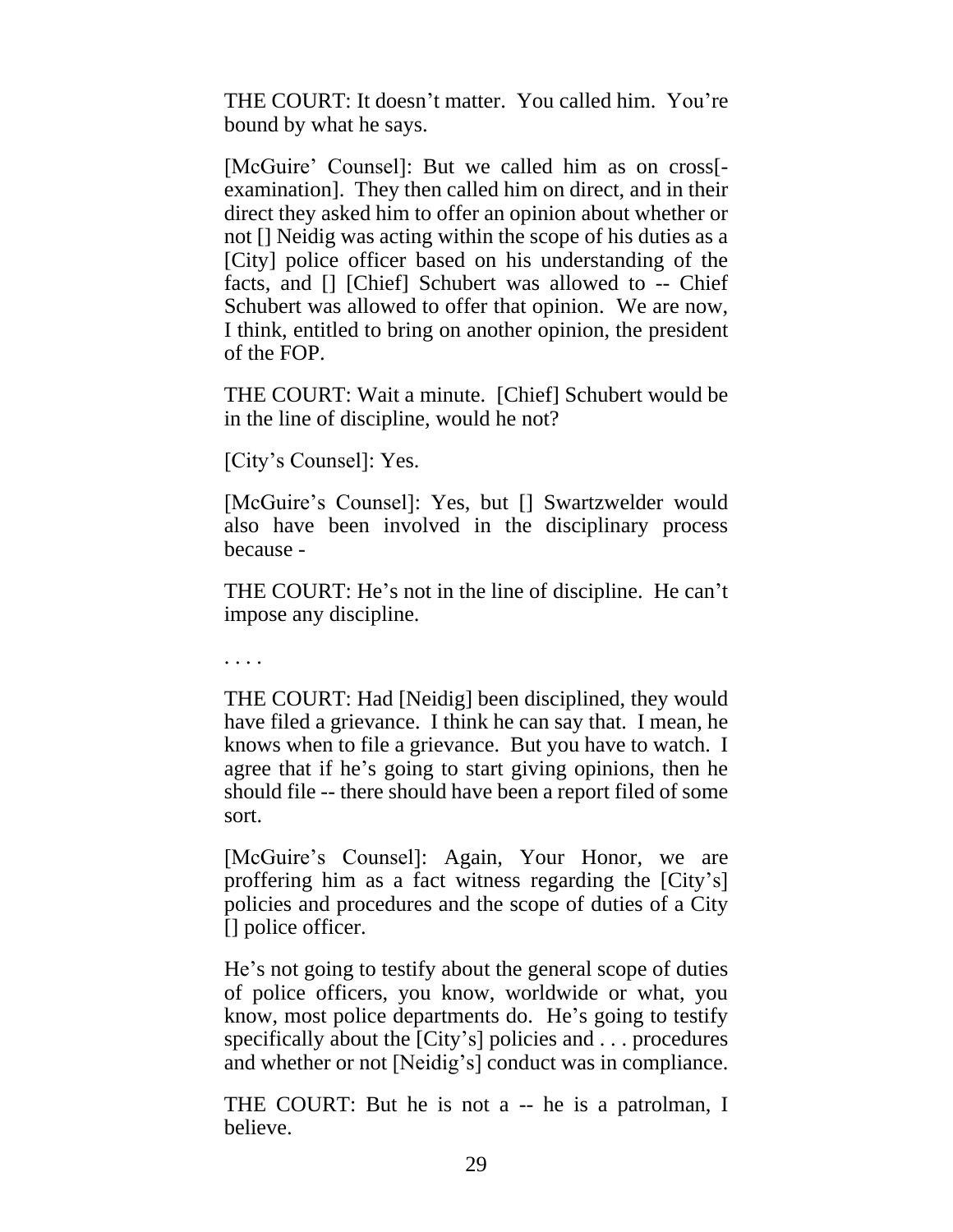[McGuire's Counsel]: He is a patrolman. He has been until two years.

THE COURT: He has no rank in the City, so to speak. He's not a sergeant, he's not a lieutenant, he's not a captain, he's not a chief, right?

[McGuire's Counsel]: No. He's a patrolman, and he's president of the FOP, and now he's one of the head training officers.

THE COURT: If you use that topic of head training officer, then they refer back, 'Where is the opinion?'

[City's Counsel]: Exactly.

. . . .

[McGuire's Counsel]: Yes. But they are basically saying, 'Well, he was outside the scope of his duties, he was on his personal time, and that has nothing to do with us.' What we want Swartzwelder to testify to is he could be disciplined for his off-duty conduct.

There are policies that say that he can be disciplined for his off-duty conduct. And if they really thought he did all these horrible things that they're now saying that he did, they could have disciplined him back then, and they never did.

THE COURT: Well, if he's going to testify that he can be disciplined for off-duty conduct, yes, I'll allow that. Okay. But I don't know -- but if he gets in to say, for instance, 'Well, Neidig's conduct didn't reach that level,' then no, because then that's an opinion. Okay?

He can testify that, you know, there are certain instances where certain off-duty conduct can result in disciplinary action. But I think this doesn't go with the thrust of your case to date. It's up to you how you try your case. But the whole thing is he wasn't disciplined, you know.

[McGuire's Counsel]: Respectfully, Your Honor, I think that it absolutely does, because our whole point is he wasn't disciplined and he absolutely could have been.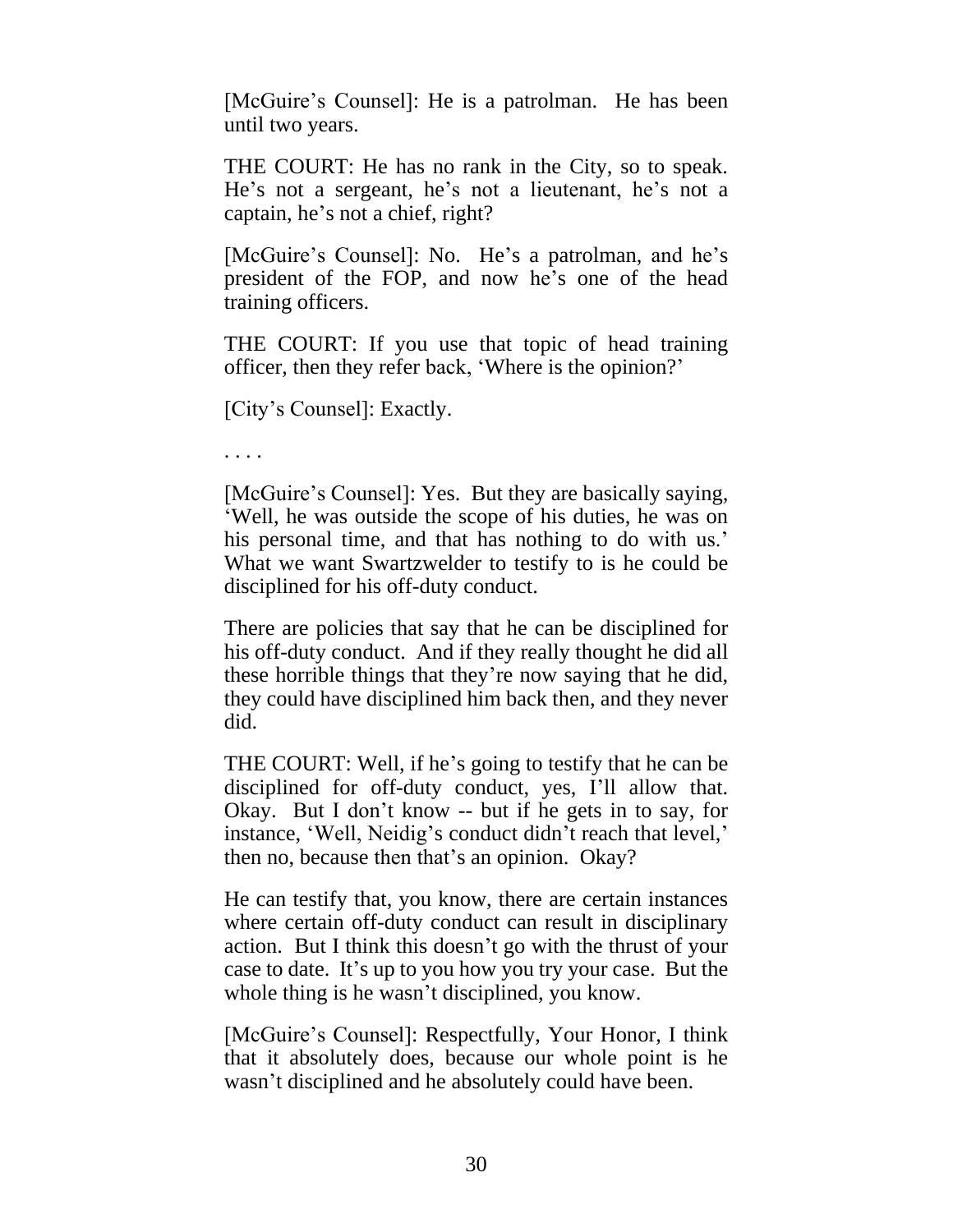THE COURT: Well, that's a new twist. Before it was - whatever. But he can't offer an opinion. I don't want you to get into whether or not this guy was penalized or not. He can say he's a training -- head training officer, whatever it is, and that there are instances when you can be disciplined for even off-duty conduct. Okay?

[McGuire's Counsel]: Can he testify about the training that [City] officers like Neidig receive?

THE COURT: Yes, he can.

[McGuire's Counsel]: About what their scope of duties are?

[City's Counsel]: Neidig was trained prior to 2012, prior to the time that he was, I think, a training officer at all, and I think he's a training officer on firearms. I don't know if he's a training officer on off-duty conduct.

[McGuire's Counsel]: He actually is. He trains on the statute that gives them -- primary jurisdiction statute.

THE COURT: But this Neidig had been a cop for a while when this happened, had he not?

[City's Counsel]: Yeah, six years.

THE COURT: Six years. That's what I thought. So was [] Swartzwelder the training officer in 2006?

[McGuire's Counsel]: He was not the head training officer. He did give training back then. I can confirm with him whether or not he was training on the primary jurisdiction statute six years ago.

THE COURT: All right. Well, I'm allowing this for this limited purpose. If he gets into opinions, I'll just stop it, close it down and we're done.

# R.R. at 1014a-1027a.

As the trial court recognized, Swartzwelder does not supervise police officers. Rather, Swartzwelder is a patrolman and the FOP President who has purportedly been involved in disciplinary proceedings. Swartzwelder was permitted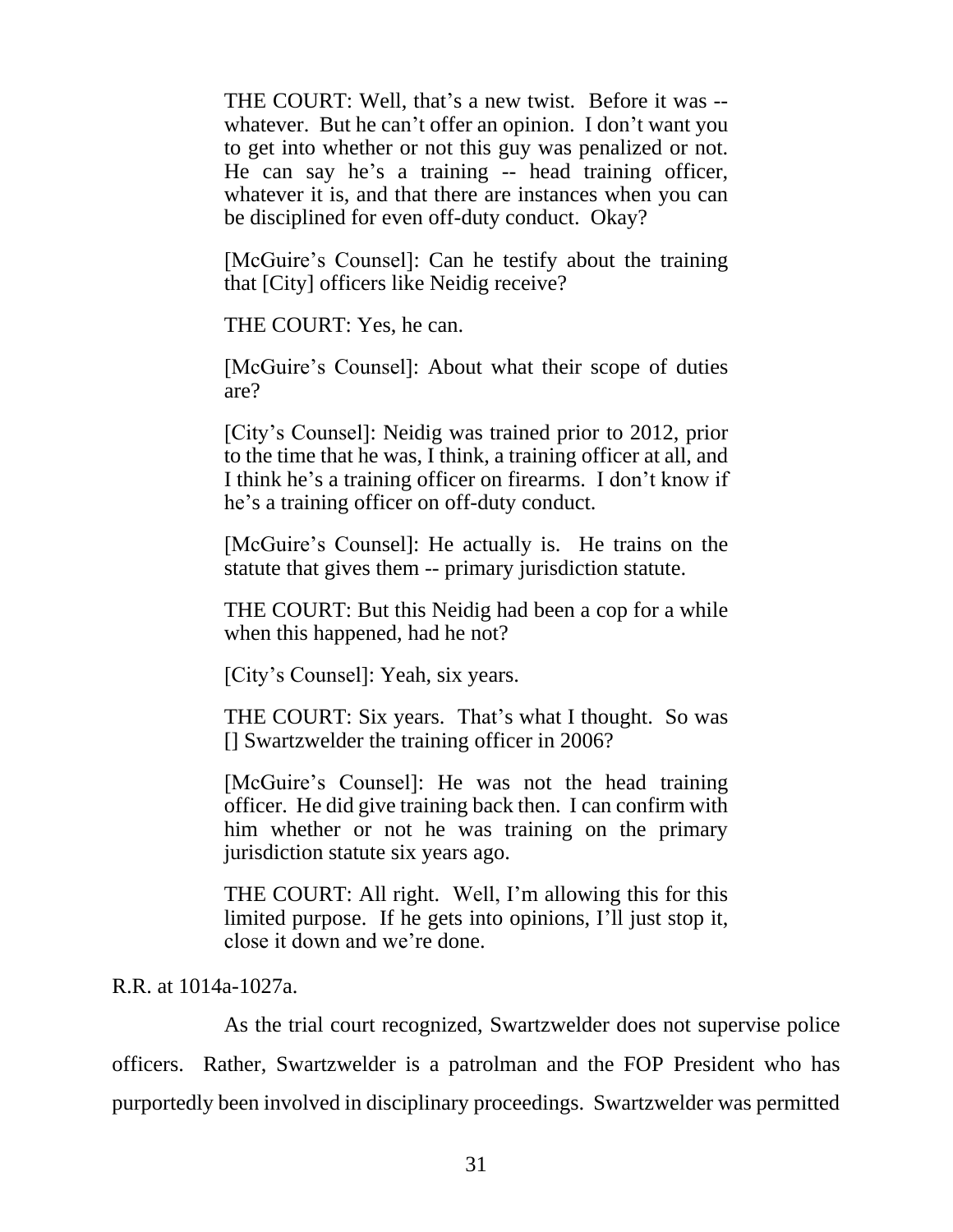to testify to facts within his knowledge. McGuire could have called Swartzwelder as an expert witness after he properly notified the City's counsel and prepared and provided an expert report. He did not do so. Under these circumstances, this Court concludes that the trial court's decision to preclude Swartzwelder's opinion testimony was not "manifestly unreasonable, or the result of partiality, prejudice, bias or ill-will, as shown by the evidence or the record." *O'Layer McCready*, 204 A.3d at 1018 n.6 (quotation marks omitted).

McGuire also argues that when Neidig's Federal Court Action attorney Paul Krepps (Krepps) testified, the trial court improperly intervened in his examination, elicited misleading testimony and prevented Krepps from clarifying his answers. McGuire references a short portion of Krepps' testimony during which the trial court sought to clarify a question and asked Krepps a few questions. *See* R.R. at 1005a-1007a. The record reflects that McGuire did not timely and specifically object to the trial court's alleged inappropriate intervention and questioning. *See DY Props.* Accordingly, McGuire did not preserve this issue, and this Court may not consider it. *See id*.

Additionally, McGuire asserts that the trial court erred by permitting the City to publish photographs of his injuries to the jury, arguing that "permitting the jury to have an extended, up-close view of those injuries in theatrical fashion by parading them around was unnecessary and prejudicial." McGuire Br. at 37-38. However, McGuire provides no relevant legal authority in his brief to support that argument. This Court has held that a party waives an issue if he neglects to cite to relevant legal authority in his brief. *See Am. Rock Mechs., Inc. v. Workers' Comp. Appeal Bd. (Bik & Lehigh Concrete Techs.)*, 881 A.2d 54 (Pa. Cmwlth. 2005). Accordingly, this issue is waived.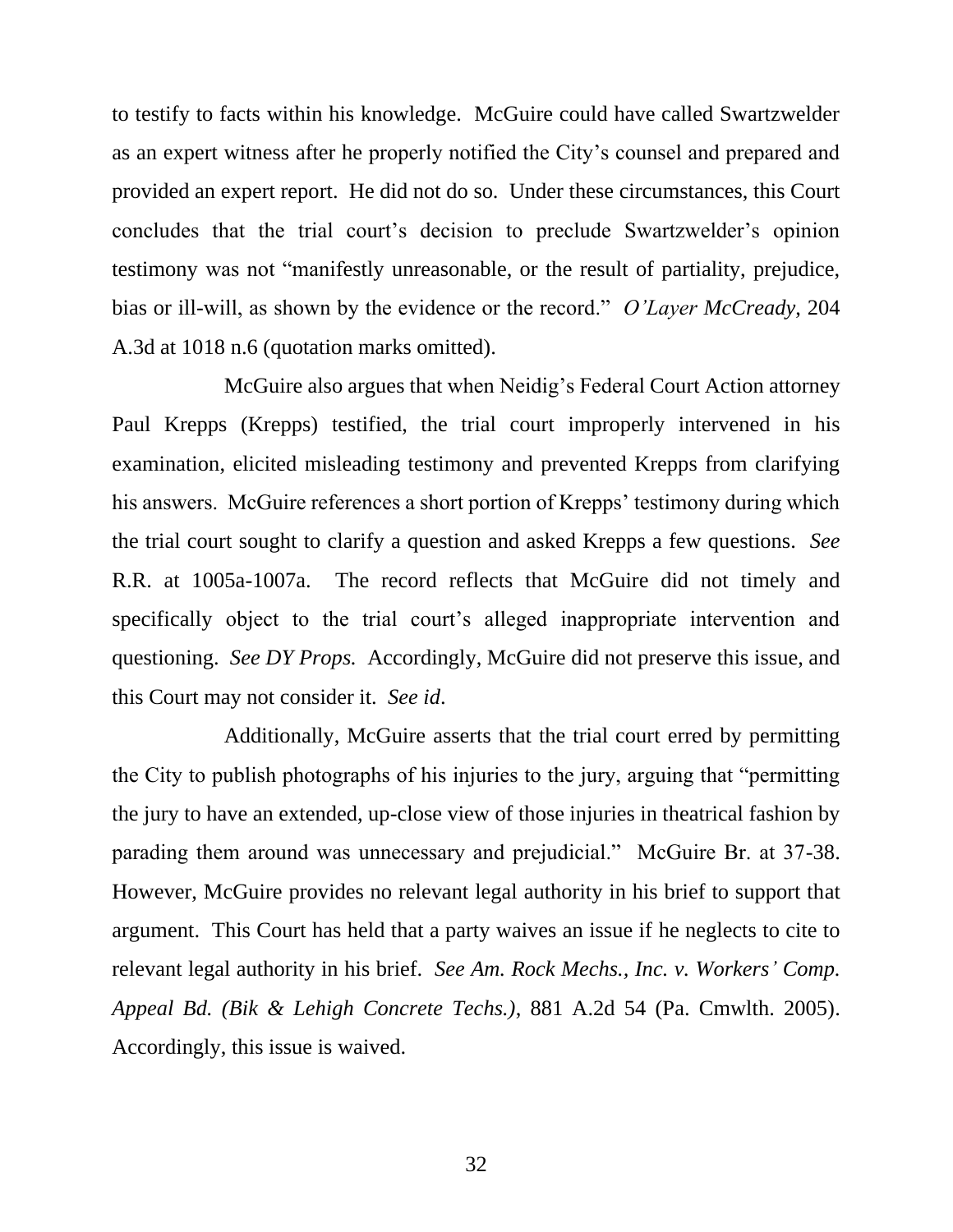# **V. Jury Charge**

McGuire also proffers that the trial court erred when it included in its jury charge that Neidig had used "intentional and excessive force," and instructed the jury to consider whether the City expected him to do so. Citing *Glider v. Department of Highways*, 255 A.2d 542 (Pa. 1969), McGuire contends that he is entitled to a new trial since an "error in a charge is [a] sufficient ground for a new trial, if the charge as a whole is inadequate or not clear or has a tendency to mislead or confuse rather than to clarify a material issue[.]" *Id*. at 547.

McGuire specifically challenges the following trial court jury charge:

In determining whether the acts of the employee were within the course and scope of the employment, you should consider the following factors: First, whether the act was of a kind and nature that the employee was employed to perform. Second, whether the act occurred substantially within the authorized time and space limits.

Third, whether the act was undertook, at least in part, by a purpose to serve the employer. And, fourth, **whether the intentional and excessive force used by the employee was not expected by the employer**.

R.R. at 1181a (emphasis added). McGuire declares:

The trial court's instruction as to the fourth factor was legally incorrect and misleading and rendered the entire charge regarding course and scope of employment inadequate and unclear. McGuire objected to the instruction at the charge conference and argued that it should read: '... whether the force used by the employee was not unexpected by the employer.' (R.[R. at] 1117a-[111]8a)[.] The trial court agreed to remove 'intentional and excessive' from the instruction, however, when he read the instructions to the jury the language had not been removed. (R.[R. at] 1117a-[111]8a).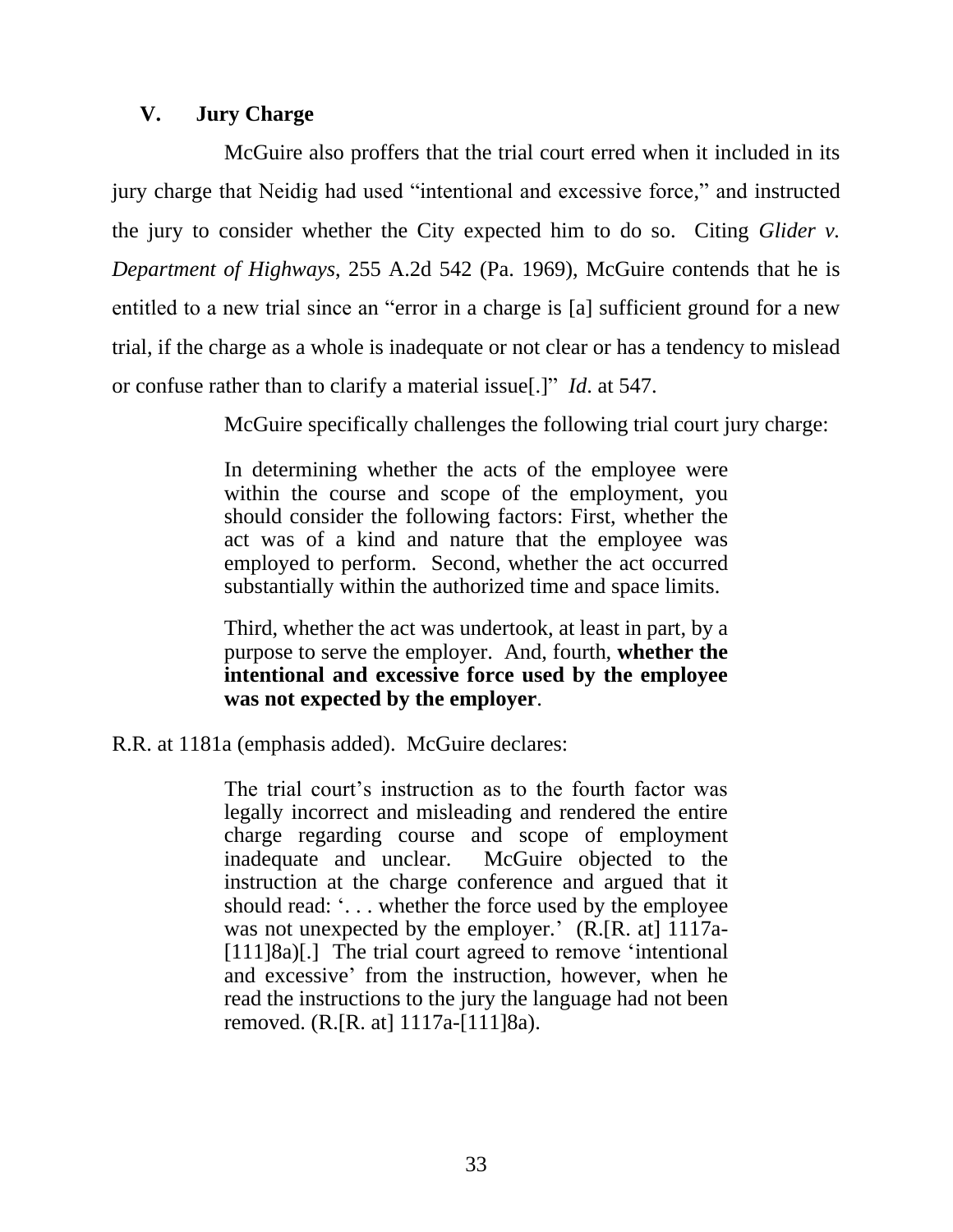McGuire Br. at 42 (citations omitted). In addition, McGuire contends that the trial court's use of the word *expected* through its erroneous removal of the prefix *un* changed the burden of proof. *See* R.R. at 1181a. Specifically, McGuire proclaims:

> [B]y instructing the jury to consider 'whether the intentional and excessive force used by the employee was not expected by the employer' the trial court raised McGuire's burden from showing that the [City] expected its officers to use force in the scope of their duties, to showing that it expected its officers to use 'excessive' force when performing their duties.

McGuire Br. at 42-43.

The Commonwealth Court 'is obligated to apply an abuse of discretion standard in reviewing a trial court's denial of a motion for a new trial, and may overturn the trial court's determination only if that court abused its discretion.' *Ball v. Bayard Pump & Tank Co.*, . . . 67 A.3d 759, 767 ([Pa.] 2013) (citation omitted). 'It is well settled that in reviewing a challenge to a jury instruction the charge, as a whole, must be considered. Furthermore, the trial court has broad discretion in phrasing the instructions, so long as the directions given 'clearly, adequately, and accurately' reflect the law.' *Commonwealth v. Lesko*, . . . 15 A.3d 345, 397 ([Pa.] 2011) (citation omitted). 'Error in a charge is [a] sufficient ground for a new trial, if the charge as a whole is inadequate or not clear or has a tendency to mislead or confuse rather than clarify a material issue. A charge will be found adequate unless 'the issues are not made clear to the jury or the jury was palpably misled by what the trial judge said or unless there is an omission in the charge which amounts to fundamental error.'' *Stewart v. Motts*, . . . 654 A.2d 535, 540 ([Pa.] 1995) (citations omitted). Further, '[a] reviewing court will not grant a new trial on the ground of inadequacy of the charge unless there is a prejudicial omission of something basic or fundamental. In reviewing a trial court's charge to the jury, we must not take the challenged words or passage out of context of the whole of the charge, but must look to the charge in its entirety.' *Id.* 'The harmless error doctrine underlies every decision to grant or deny a new trial. A new trial is not warranted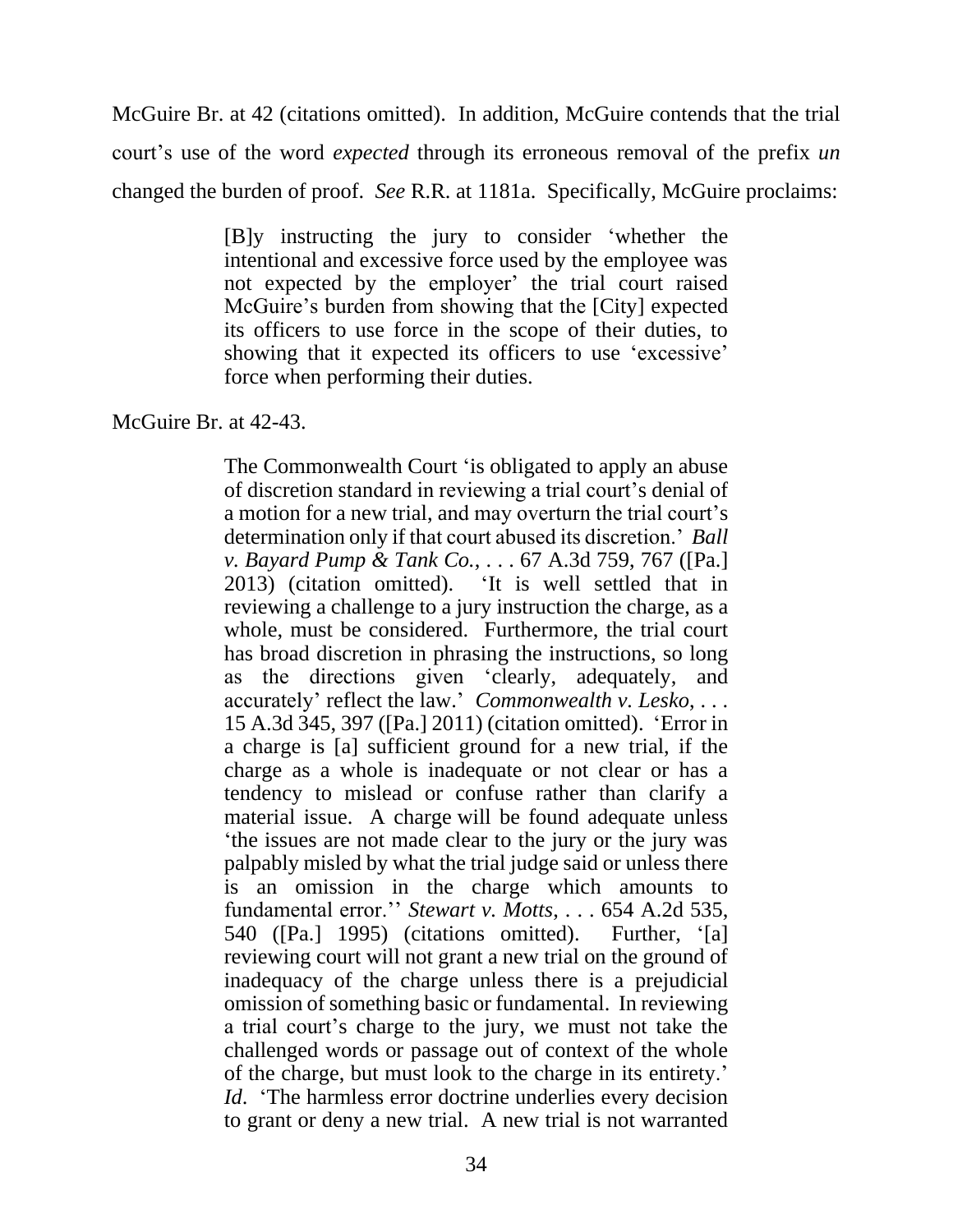merely because some irregularity occurred during the trial or another trial judge would have ruled differently; the moving party must demonstrate to the trial court that he or she has suffered prejudice from the mistake.' *Harman ex rel. Harman v. Borah*, . . . 756 A.2d 1116, 1122 ([Pa.] 2000).

*Grove v. Port Auth. of Allegheny Cnty.*, 218 A.3d 877, 887-88 (Pa. 2019).

Initially, given that McGuire's burden of proof argument is unsupported by legal authority, it is waived. *See Am. Rock Mechs.* With respect to McGuire's other jury charge arguments, the trial court described the four factors the jury was to consider. At McGuire's counsel's request, to reflect Section 228 of the Restatement, the trial court agreed to omit the terms *intentional* and *excessive* when describing the fourth factor, but neglected to do so when it charged the jury. *See* R.R. at 1117a-1119a, 1181a.

Nonetheless, the Federal Court Action verdict sheet<sup>14</sup> reflected that the federal jury had determined that Neidig **had** used "excessive force." R.R. at 19a. Thus, although the trial court had agreed to use the Restatement language, this Court discerns no prejudice from the trial court's error, since the force referenced in the Restatement's fourth factor was, in the instant matter, the same force the federal jury had determined was "excessive," and the focus of the fourth factor was **not** the nature of the force used, but whether the force used was unexpected by the employer.

Finally, with respect to the trial court's omission of the prefix *un*, that factor was one of four the jury was to "consider" "[i]n determining whether the acts of the employee were within the course and scope of the employment[.]" R.R. at 1181a. The jury charge did not direct the jury that the factor was or was not indicative of acts within or without the scope of employment, only that it was relevant. It merely informed the jury that the factor was to be "consider[ed.]" R.R.

 $14$  The Federal Court Action verdict sheet was admitted into evidence before the trial court. *See* R.R. at 739a-740a.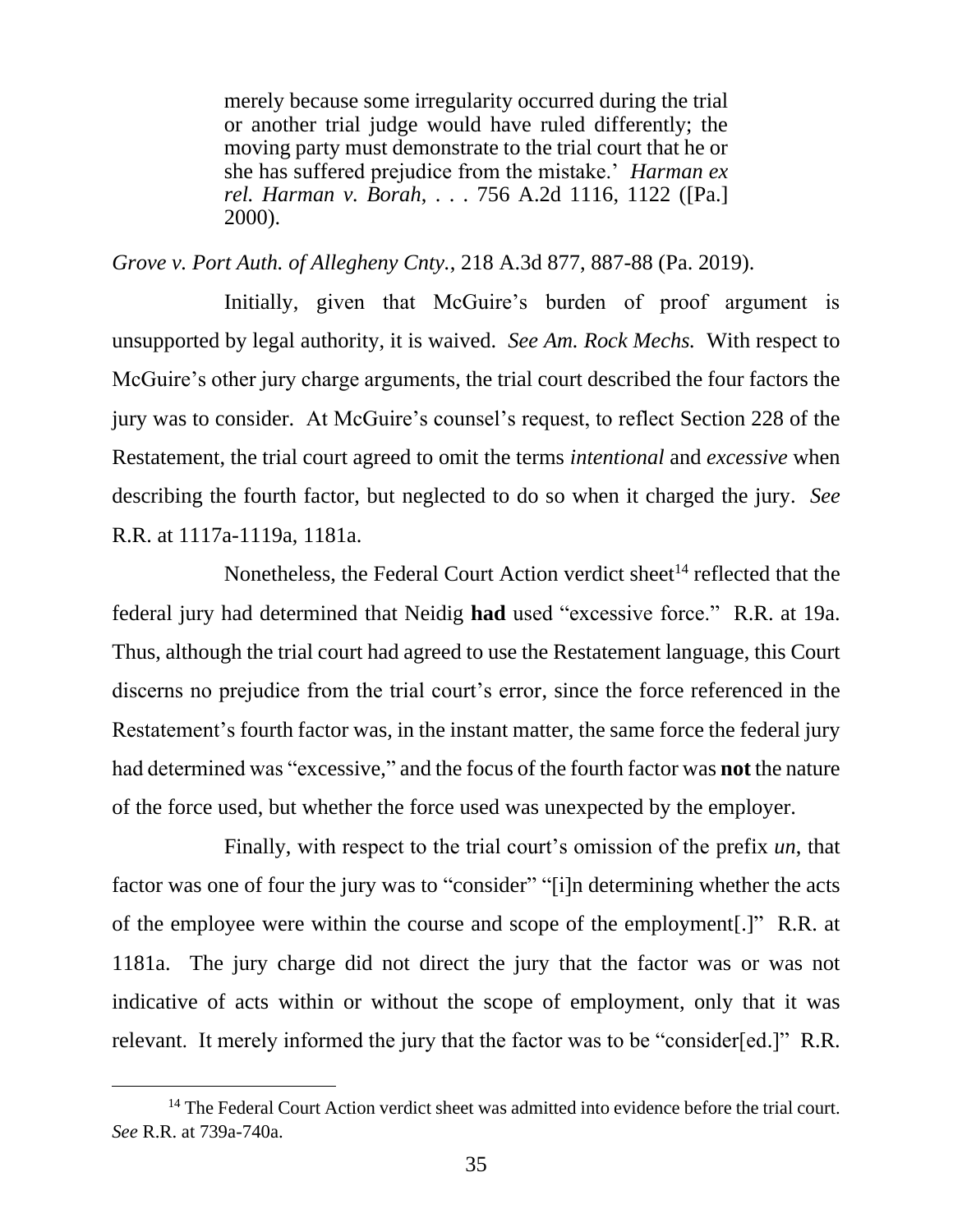at 1181a. Whether the jury charge contained the word *expected* or *unexpected* did not change the consideration of this factor nor did it attach a particular implication to the factor being "consider[ed.]" R.R. at 1181a. In addition, McGuire has not demonstrated that the jury was "palpably misled by what the trial judge said" or that there was "an omission in the charge which amounts to fundamental error." *Grove*, 218 A.3d at 888 (quotation marks omitted). Accordingly, there is no basis for this Court to grant a new trial.

#### **VI. Willful Misconduct**

McGuire next argues that the trial court erred when it denied indemnification absent a judicial determination in the Federal Court Action that Neidig committed willful misconduct. McGuire also asserts that the trial court erroneously permitted the City to present evidence and argument that Neidig engaged in willful misconduct. This Court emphasizes that under Section 8548(a) of the Tort Claims Act, a municipality need only indemnify an employee if that employee was acting within the scope of his office or duties at the time the employee caused the injury.Because the jury properly determined that Neidig acted beyond the scope of his employment, and the jury did not reach the willful misconduct issue, this Court need not address McGuire's willful misconduct arguments.

For all of the above reasons, the trial court's order is affirmed.

ANNE E. COVEY, Judge

\_\_\_\_\_\_\_\_\_\_\_\_\_\_\_\_\_\_\_\_\_\_\_\_\_\_\_